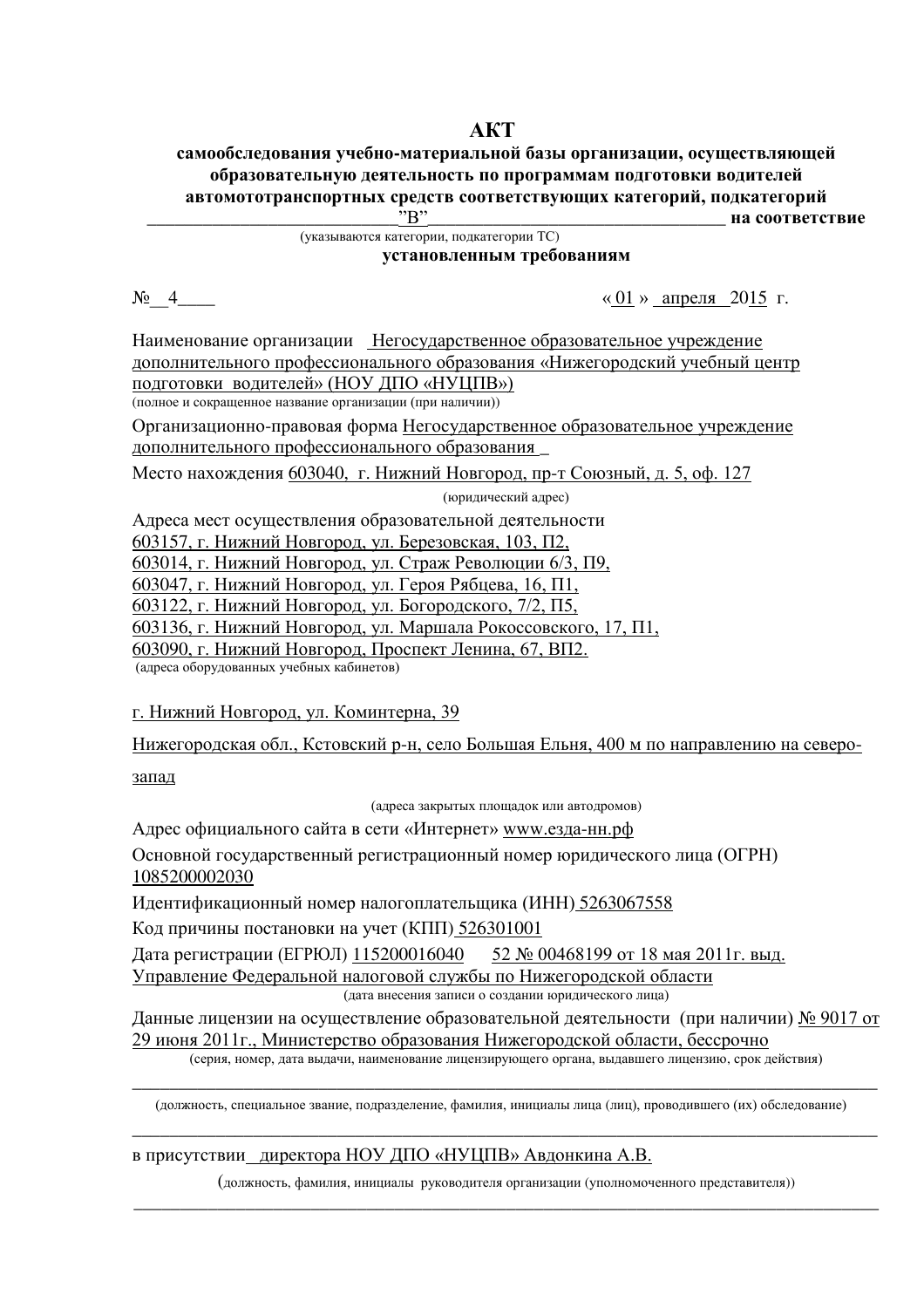## I. Сведения о наличии в собственности или на ином законном основании **• борудованных учебных транспортных средств**

|                                                                                                     | Номер по порядку                                                                                             |                                                                                                                                |                                                                                               |                                                                                               |                                                                                              |  |
|-----------------------------------------------------------------------------------------------------|--------------------------------------------------------------------------------------------------------------|--------------------------------------------------------------------------------------------------------------------------------|-----------------------------------------------------------------------------------------------|-----------------------------------------------------------------------------------------------|----------------------------------------------------------------------------------------------|--|
| Сведения                                                                                            | 1                                                                                                            | $\mathcal{D}_{\mathcal{L}}$                                                                                                    | 3                                                                                             | 4                                                                                             | 5                                                                                            |  |
| Марка, модель                                                                                       | Lada<br>Samara                                                                                               | Hyundai<br>Elantra                                                                                                             | Daewoo<br>Nexia                                                                               | BA3-21150                                                                                     | Daewoo<br>Nexia                                                                              |  |
| Тип транспортного средства                                                                          | Легковой                                                                                                     | Легковой                                                                                                                       | Легковой                                                                                      | Легковой                                                                                      | Легковой                                                                                     |  |
| Категория транспортного средства                                                                    | B                                                                                                            | B                                                                                                                              | B                                                                                             | B                                                                                             | B                                                                                            |  |
| Год выпуска                                                                                         | 2007                                                                                                         | 2009                                                                                                                           | 2012                                                                                          | 2007                                                                                          | 2010                                                                                         |  |
| Государственный регистрационный знак                                                                | E839HO152                                                                                                    | A120EP152                                                                                                                      | M865TB152                                                                                     | K738OT152                                                                                     | K115OB152                                                                                    |  |
| Регистрационные документы (свидетельство о<br>регистрации ТС)                                       | 5209<br>291540 от<br>28.05.2013                                                                              | 5217<br>051666 от<br>29.09.2014                                                                                                | 5217<br>051667 от<br>29.09.2014                                                               | 5202<br>817636 от<br>31.10.2012                                                               | 5202<br>812143 от<br>16.10.2012                                                              |  |
| Собственность или иное законное основание<br>владения транспортным средством                        | Договор<br>аренды                                                                                            | Договор<br>аренды                                                                                                              | Договор<br>аренды                                                                             | Договор<br>аренды                                                                             | Договор<br>аренды                                                                            |  |
| Техническое состояние в соответствии с п. 3<br>Основных положений                                   | Исправен                                                                                                     | Исправен                                                                                                                       | Исправен                                                                                      | Исправен                                                                                      | Исправен                                                                                     |  |
| Наличие тягово-сцепного (опорно-сцепного)<br>устройства                                             | Her                                                                                                          | Her                                                                                                                            | Her                                                                                           | Да                                                                                            | Her                                                                                          |  |
| Тип трансмиссии (автоматическая или<br>механическая)                                                | Механичес<br>кая                                                                                             | Механичес<br>кая                                                                                                               | Механичес<br>кая                                                                              | Механичес<br>кая                                                                              | Механичес<br>кая                                                                             |  |
| Дополнительные педали в соответствии с п. 5<br>Основных положений                                   | Установлены                                                                                                  | Установлены                                                                                                                    | Установлены                                                                                   | Установлены                                                                                   | Установлены                                                                                  |  |
| Зеркала заднего вида для обучающего вождению<br>в соответствии с п. 5 Основных положений            | Установлены                                                                                                  | Установлены                                                                                                                    | Установлены                                                                                   | Установлены                                                                                   | Установлены                                                                                  |  |
| Опознавательный знак «Учебное транспортное<br>средство» в соответствии с п. 8 Основных<br>положений | Установлен                                                                                                   | Установлен                                                                                                                     | Установлен                                                                                    | Установлен                                                                                    | Установлен                                                                                   |  |
| Наличие информации о внесении изменений в<br>конструкцию ТС в регистрационном документе             | Внесена                                                                                                      | Внесена                                                                                                                        | Внесена                                                                                       | Внесена                                                                                       | Внесена                                                                                      |  |
| Страховой полис ОСАГО (номер, дата выдачи,<br>срок действия, страховая организация)                 | $\overline{CC}C$<br>No06875990<br>$90$ , срок<br>действия с<br>30.08.14 по<br>29.08.15,<br>«Росгосстра<br>X) | CCC<br>No06555146<br>$78$ , срок<br>действия с<br>$03.04.14 \text{ no}$<br>02.04.15,<br>«Росгосстра<br>$\mathbf{X}\mathcal{Y}$ | <b>CCC</b><br>No03058646<br>$62$ , срок<br>действия с<br>15.10.13 по<br>14.10.14,<br>«Оранта» | CCC<br>No06726164<br>$91$ , срок<br>действия с<br>$17.12.13 \text{ no}$<br>16.12.14,<br>«OCK» | <b>CCC</b><br>No06778574<br>$96$ , срок<br>действия с<br>30.08.14 по<br>29.08.15,<br>«Цюрих» |  |
| Технический осмотр (дата прохождения, срок<br>действия)                                             | Срок<br>действия с<br>28.08.14 до<br>29.08.15                                                                | Срок<br>действия с<br>30.09.14 до<br>29.09.15                                                                                  | Срок<br>действия с<br>30.09.14 до<br>29.09.15                                                 | Срок<br>действия с<br>01.10.14 до<br>30.09.15                                                 | Срок<br>действия с<br>01.10.14 до<br>30.09.15                                                |  |
| Соответствует (не соответствует) установленным<br>требованиям                                       | Соответствует                                                                                                | Соответствует                                                                                                                  | Соответствует                                                                                 | Соответствует                                                                                 | Соответствует                                                                                |  |
| Оснащение тахографами (для ТС категории «D»,<br>подкатегории «D1») <sup>2</sup>                     |                                                                                                              |                                                                                                                                |                                                                                               |                                                                                               |                                                                                              |  |

<sup>&</sup>lt;sup>1</sup> Основные положения по допуску транспортных средств к эксплуатации и обязанности должностных лиц по обеспечению безопасности дорожного движения, утвержденные Постановлением Правительства Российской Федерации от 23 октября 1993 г. № 1090 "О правилах дорожного движения" (далее - Основные положения).

<sup>&</sup>lt;sup>2</sup> В соответствии с требованиями приказа Минтранса России от 13 февраля 2013 г. № 36 «Об утверждении требований к тахографам, устанавливаемым на транспортные средства, категорий и видов транспортных гредств, оснащаемых тахографами, правил использования, обслуживания и контроля работы тахографов, установленных на транспортные средства»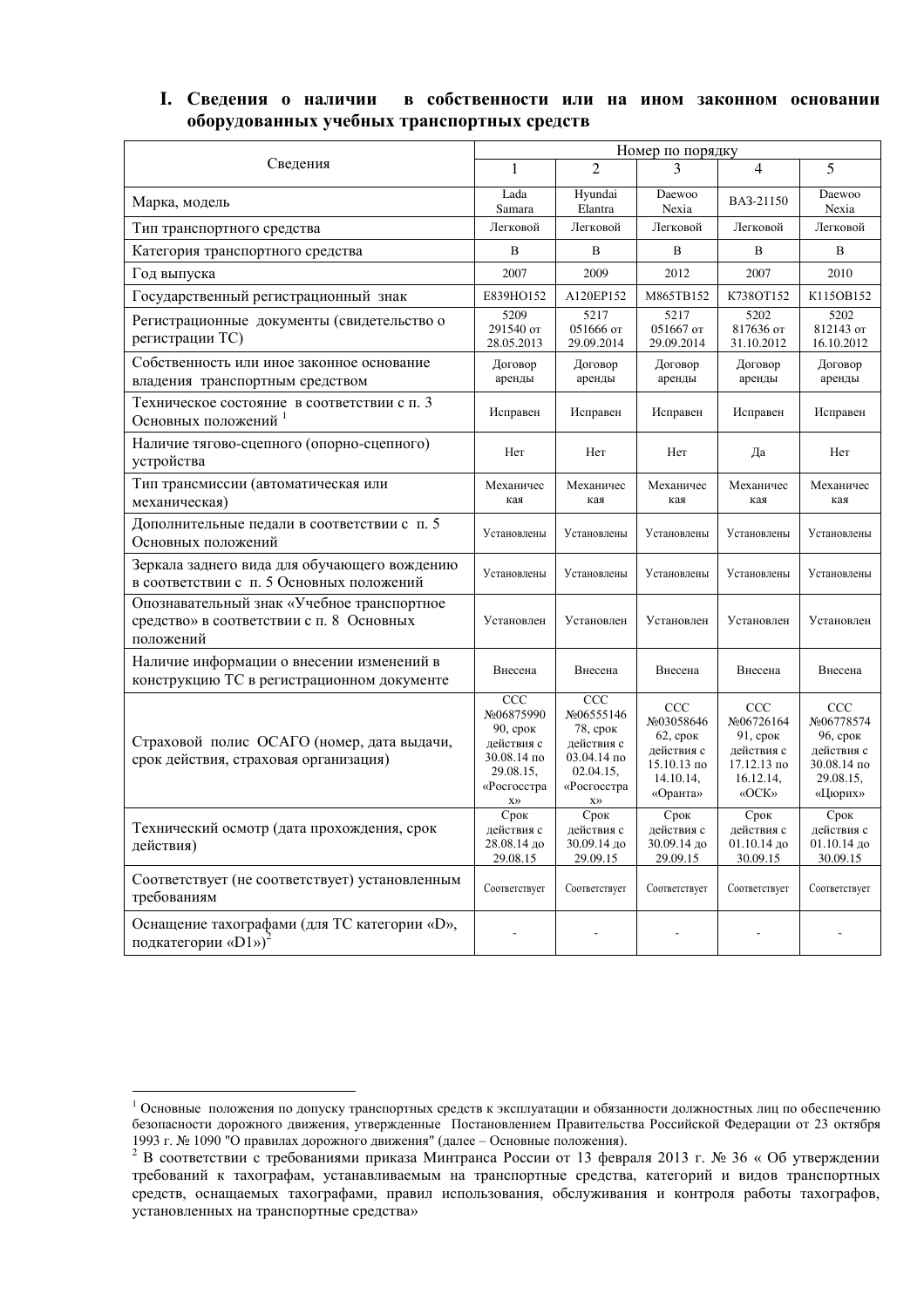|                                                                                                     | Номер по порядку                                                                             |                                                                                                                             |                                                                                                  |                                                                                              |                                                                                                                      |  |
|-----------------------------------------------------------------------------------------------------|----------------------------------------------------------------------------------------------|-----------------------------------------------------------------------------------------------------------------------------|--------------------------------------------------------------------------------------------------|----------------------------------------------------------------------------------------------|----------------------------------------------------------------------------------------------------------------------|--|
| Сведения                                                                                            | 6                                                                                            | 7                                                                                                                           | 8                                                                                                | $\mathbf{Q}$                                                                                 | 10                                                                                                                   |  |
| Марка, модель                                                                                       | BA3-21130                                                                                    | Hyundai<br>Accent                                                                                                           | Hyundai<br>Getz                                                                                  | Hyundai<br>Accent                                                                            | BA3-<br>211440                                                                                                       |  |
| Тип транспортного средства                                                                          | Легковой                                                                                     | Легковой                                                                                                                    | Легковой                                                                                         | Легковой                                                                                     | Легковой                                                                                                             |  |
| Категория транспортного средства                                                                    | B                                                                                            | B                                                                                                                           | B                                                                                                | B                                                                                            | B                                                                                                                    |  |
| Год выпуска                                                                                         | 2006                                                                                         | 2007                                                                                                                        | 2005                                                                                             | 2008                                                                                         | 2008                                                                                                                 |  |
| Государственный регистрационный знак                                                                | K833HC152                                                                                    | K755EP152                                                                                                                   | K694AE152                                                                                        | X819BO152                                                                                    | <b>Y219YM52</b>                                                                                                      |  |
| Регистрационные документы (свидетельство о<br>регистрации ТС)                                       | 5202<br>812144 от<br>16.10.2012                                                              | 5202<br>754159 от<br>11.08.2012                                                                                             | 52XT<br>569437 от<br>03.05.2012                                                                  | 5217<br>051664 от<br>29.09.2014                                                              | 52XC<br>284470 от<br>30.03.2012                                                                                      |  |
| Собственность или иное законное основание<br>владения транспортным средством                        | Договор<br>аренды                                                                            | Договор<br>аренды                                                                                                           | Договор<br>аренды                                                                                | Договор<br>аренды                                                                            | Договор<br>аренды                                                                                                    |  |
| Техническое состояние в соответствии с п. 3<br>Основных положений <sup>3</sup>                      | Исправен                                                                                     | Исправен                                                                                                                    | Исправен                                                                                         | Исправен                                                                                     | Исправен                                                                                                             |  |
| Наличие тягово-сцепного (опорно-сцепного)<br>устройства                                             | Да                                                                                           | Her                                                                                                                         | Her                                                                                              | Да                                                                                           | Her                                                                                                                  |  |
| Тип трансмиссии (автоматическая или<br>механическая)                                                | Механичес<br>кая                                                                             | Механичес<br>кая                                                                                                            | Механичес<br>кая                                                                                 | Механичес<br>кая                                                                             | Механичес<br>кая                                                                                                     |  |
| Дополнительные педали в соответствии с п. 5<br>Основных положений                                   | Установлены                                                                                  | Установлены                                                                                                                 | Установлены                                                                                      | Установлены                                                                                  | Установлены                                                                                                          |  |
| Зеркала заднего вида для обучающего вождению<br>в соответствии с п. 5 Основных положений            | Установлены                                                                                  | Установлены                                                                                                                 | Установлены                                                                                      | Установлены                                                                                  | Установлены                                                                                                          |  |
| Опознавательный знак «Учебное транспортное<br>средство» в соответствии с п. 8 Основных<br>положений | Установлен                                                                                   | Установлен                                                                                                                  | Установлен                                                                                       | Установлен                                                                                   | Установлен                                                                                                           |  |
| Наличие информации о внесении изменений в<br>конструкцию ТС в регистрационном документе             | Внесена                                                                                      | Внесена                                                                                                                     | Внесена                                                                                          | Внесена                                                                                      | Внесена                                                                                                              |  |
| Страховой полис ОСАГО (номер, дата выдачи,<br>срок действия, страховая организация)                 | <b>CCC</b><br>No06984420<br>$21$ , срок<br>действия с<br>23.09.14 по<br>22.09.15.<br>«Цюрих» | CCC<br>No06865555<br>$08$ , $cp$ <sub>O</sub> $K$<br>действия с<br>13.07.14 по<br>12.07.15,<br>«Росгосстра<br>$X$ $\rangle$ | CCC<br>No06584281<br>$92$ , срок<br>лействия с<br>$18.03.14$ $\text{no}$<br>17.03.15,<br>«Цюрих» | <b>CCC</b><br>No06841507<br>$18$ , срок<br>действия с<br>17.04.14 по<br>16.04.15.<br>«Цюрих» | CCC<br>No06842010<br>54, срок<br>действия с<br>25.03.14 по<br>24.03.15.<br>«Межотрас<br>левой<br>страховой<br>центр» |  |
| Технический осмотр (дата прохождения, срок<br>действия)                                             | Срок<br>действия с<br>22.09.14 до<br>21.09.15                                                | Срок<br>действия с<br>17.02.14 до<br>17.02.15                                                                               | Срок<br>действия с<br>30.09.14 до<br>29.09.15                                                    | Срок<br>действия с<br>30.09.14 до<br>29.09.15                                                | Срок<br>действия с<br>01.10.14 до<br>30.09.15                                                                        |  |
| Соответствует (не соответствует) установленным<br>требованиям                                       | Соответствует                                                                                | Соответствует                                                                                                               | Соответствует                                                                                    | Соответствует                                                                                | Соответствует                                                                                                        |  |
| Оснащение тахографами (для ТС категории «D»,<br>подкатегории «D1») <sup>4</sup>                     |                                                                                              |                                                                                                                             |                                                                                                  |                                                                                              |                                                                                                                      |  |

<sup>&</sup>lt;sup>3</sup> Основные положения по допуску транспортных средств к эксплуатации и обязанности должностных лиц по обеспечению безопасности дорожного движения, утвержденные Постановлением Правительства Российской Федерации от 23 октября 1993 г. № 1090 "О правилах дорожного движения" (далее - Основные положения).

<sup>&</sup>lt;sup>4</sup> В соответствии с требованиями приказа Минтранса России от 13 февраля 2013 г. № 36 «Об утверждении требований к тахографам, устанавливаемым на транспортные средства, категорий и видов транспортных тередств, оснащаемых тахографами, правил использования, обслуживания и контроля работы тахографов, установленных на транспортные средства»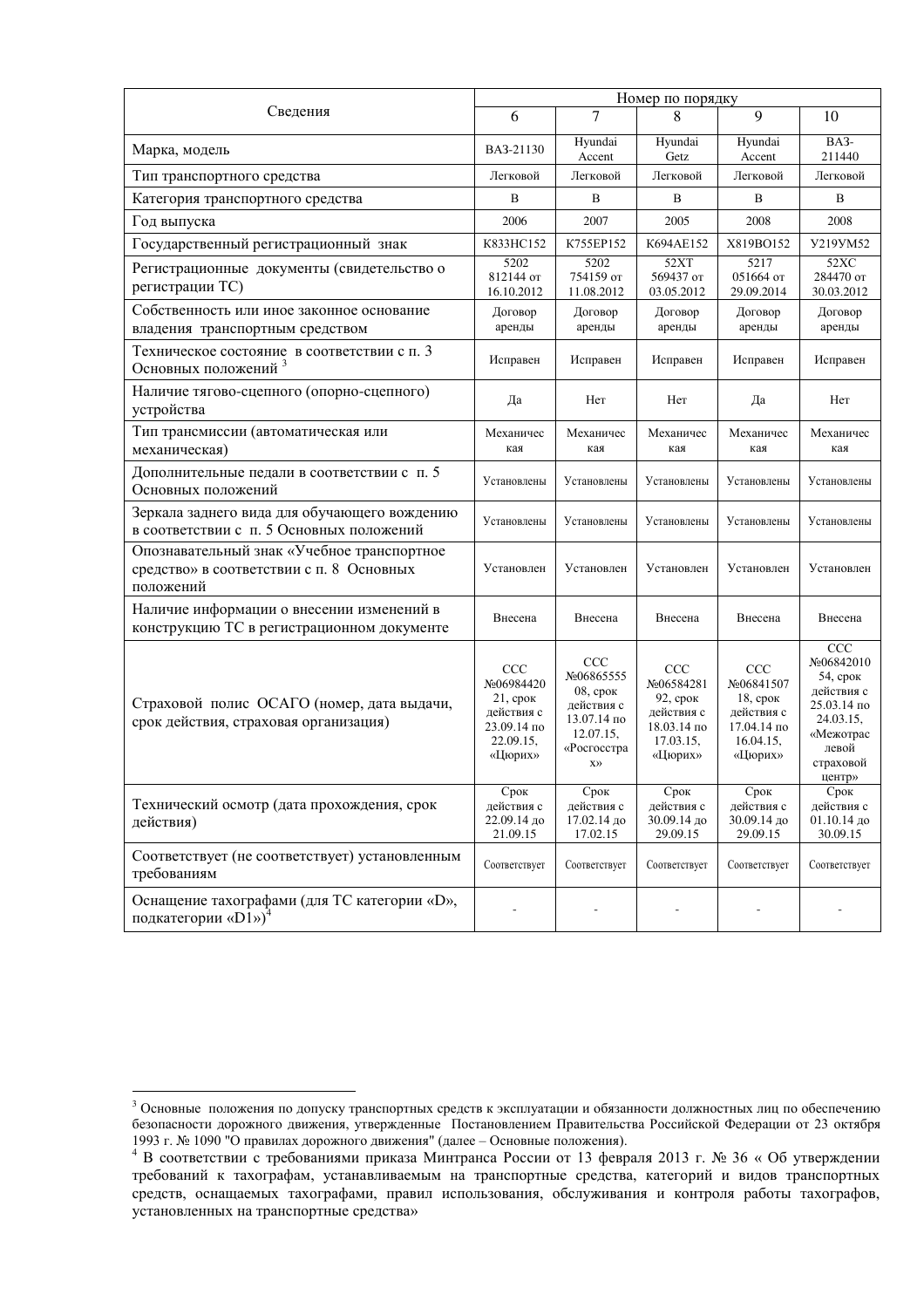|                                                                                                     | Номер по порядку                                                                                 |                                                                                                           |                                                                                              |                                                                                                         |                                                                                                                      |  |
|-----------------------------------------------------------------------------------------------------|--------------------------------------------------------------------------------------------------|-----------------------------------------------------------------------------------------------------------|----------------------------------------------------------------------------------------------|---------------------------------------------------------------------------------------------------------|----------------------------------------------------------------------------------------------------------------------|--|
| Сведения                                                                                            | 11                                                                                               | 12                                                                                                        | 13                                                                                           | 14                                                                                                      | 15                                                                                                                   |  |
| Марка, модель                                                                                       | Chevrolet<br>Aveo                                                                                | Hyundai<br>Accent                                                                                         | Дэу-Нексия                                                                                   | Daewoo<br>Nexia                                                                                         | Хендэ<br>Акцент                                                                                                      |  |
| Тип транспортного средства                                                                          | Легковой                                                                                         | Легковой                                                                                                  | Легковой                                                                                     | Легковой                                                                                                | Легковой                                                                                                             |  |
| Категория транспортного средства                                                                    | B                                                                                                | B                                                                                                         | B                                                                                            | B                                                                                                       | B                                                                                                                    |  |
| Год выпуска                                                                                         | 2007                                                                                             | 2008                                                                                                      | 2003                                                                                         | 2009                                                                                                    | 2004                                                                                                                 |  |
| Государственный регистрационный знак                                                                | H300YA52                                                                                         | E940XE152                                                                                                 | A944CO152                                                                                    | E890BY152                                                                                               | A500BM15<br>2                                                                                                        |  |
| Регистрационные документы (свидетельство о<br>регистрации ТС)                                       | 52XH<br>545335 or<br>02.03.2012                                                                  | 52XH<br>545334 от<br>02.03.2012                                                                           | 52XE<br>266580 от<br>08.09.2011                                                              | 52YY<br>228309 от<br>24.06.2011                                                                         | 52XT<br>629963 от<br>24.07.2012                                                                                      |  |
| Собственность или иное законное основание<br>владения транспортным средством                        | Договор<br>аренды                                                                                | Договор<br>аренды                                                                                         | Договор<br>аренды                                                                            | Договор<br>аренды                                                                                       | Договор<br>аренды                                                                                                    |  |
| Техническое состояние в соответствии с п. 3<br>Основных положений <sup>5</sup>                      | Исправен                                                                                         | Исправен                                                                                                  | Исправен                                                                                     | Исправен                                                                                                | Исправен                                                                                                             |  |
| Наличие тягово-сцепного (опорно-сцепного)<br>устройства                                             | Her                                                                                              | Her                                                                                                       | Her                                                                                          | Her                                                                                                     | Her                                                                                                                  |  |
| Тип трансмиссии (автоматическая или<br>механическая)                                                | Автоматиче<br>ская                                                                               | Механичес<br>кая                                                                                          | Механичес<br>кая                                                                             | Механичес<br>кая                                                                                        | Механичес<br>кая                                                                                                     |  |
| Дополнительные педали в соответствии с п. 5<br>Основных положений                                   | Установлены                                                                                      | Установлены                                                                                               | Установлены                                                                                  | Установлены                                                                                             | Установлены                                                                                                          |  |
| Зеркала заднего вида для обучающего вождению<br>в соответствии с п. 5 Основных положений            | Установлены                                                                                      | Установлены                                                                                               | Установлены                                                                                  | Установлены                                                                                             | Установлены                                                                                                          |  |
| Опознавательный знак «Учебное транспортное<br>средство» в соответствии с п. 8 Основных<br>положений | Установлен                                                                                       | Установлен                                                                                                | Установлен                                                                                   | Установлен                                                                                              | Установлен                                                                                                           |  |
| Наличие информации о внесении изменений в<br>конструкцию ТС в регистрационном документе             | Внесена                                                                                          | Внесена                                                                                                   | Внесена                                                                                      | Внесена                                                                                                 | Внесена                                                                                                              |  |
| Страховой полис ОСАГО (номер, дата выдачи,<br>срок действия, страховая организация)                 | CCC<br>No06790366<br>$42$ , срок<br>действия с<br>$28.01.14$ $\text{no}$<br>27.01.15,<br>«Цюрих» | CCC<br>No06773831<br>$70$ , срок<br>действия с<br>20.01.14 по<br>19.01.15,<br>«Альфа-<br>страховани<br>e» | <b>CCC</b><br>No06930122<br>$57$ , срок<br>действия с<br>27.08.14 по<br>26.08.15,<br>«Цюрих» | CCC<br>No06810002<br>88, срок<br>действия с<br>13.05.14 по<br>12.05.15,<br>«Росгосстра<br>$X$ $\rangle$ | CCC<br>No06555377<br>$38$ , срок<br>лействия с<br>25.04.14 по<br>24.04.15.<br>«Росгосстра<br>$\mathbf{X}\mathcal{Y}$ |  |
| Технический осмотр (дата прохождения, срок<br>действия)                                             | Срок<br>действия с<br>28.01.14 до<br>28.01.15                                                    | Срок<br>действия с<br>01.10.14 до<br>30.09.15                                                             | Срок<br>действия с<br>15.08.14 до<br>15.08.15                                                | Срок<br>действия с<br>01.10.14 до<br>30.09.15                                                           | Срок<br>действия с<br>17.02.14 до<br>17.02.15                                                                        |  |
| Соответствует (не соответствует) установленным<br>требованиям                                       | Соответствует                                                                                    | Соответствует                                                                                             | Соответствует                                                                                | Соответствует                                                                                           | Соответствует                                                                                                        |  |
| Оснащение тахографами (для TC категории «D»,<br>подкатегории «D1») <sup>6</sup>                     |                                                                                                  |                                                                                                           |                                                                                              |                                                                                                         |                                                                                                                      |  |

<sup>&</sup>lt;sup>5</sup> Основные положения по допуску транспортных средств к эксплуатации и обязанности должностных лиц по обеспечению безопасности дорожного движения, утвержденные Постановлением Правительства Российской Федерации от 23 октября 1993 г. № 1090 "О правилах дорожного движения" (далее - Основные положения).

<sup>&</sup>lt;sup>6</sup> В соответствии с требованиями приказа Минтранса России от 13 февраля 2013 г. № 36 «Об утверждении требований к тахографам, устанавливаемым на транспортные средства, категорий и видов транспортных тередств, оснащаемых тахографами, правил использования, обслуживания и контроля работы тахографов, • становленных на транспортные средства»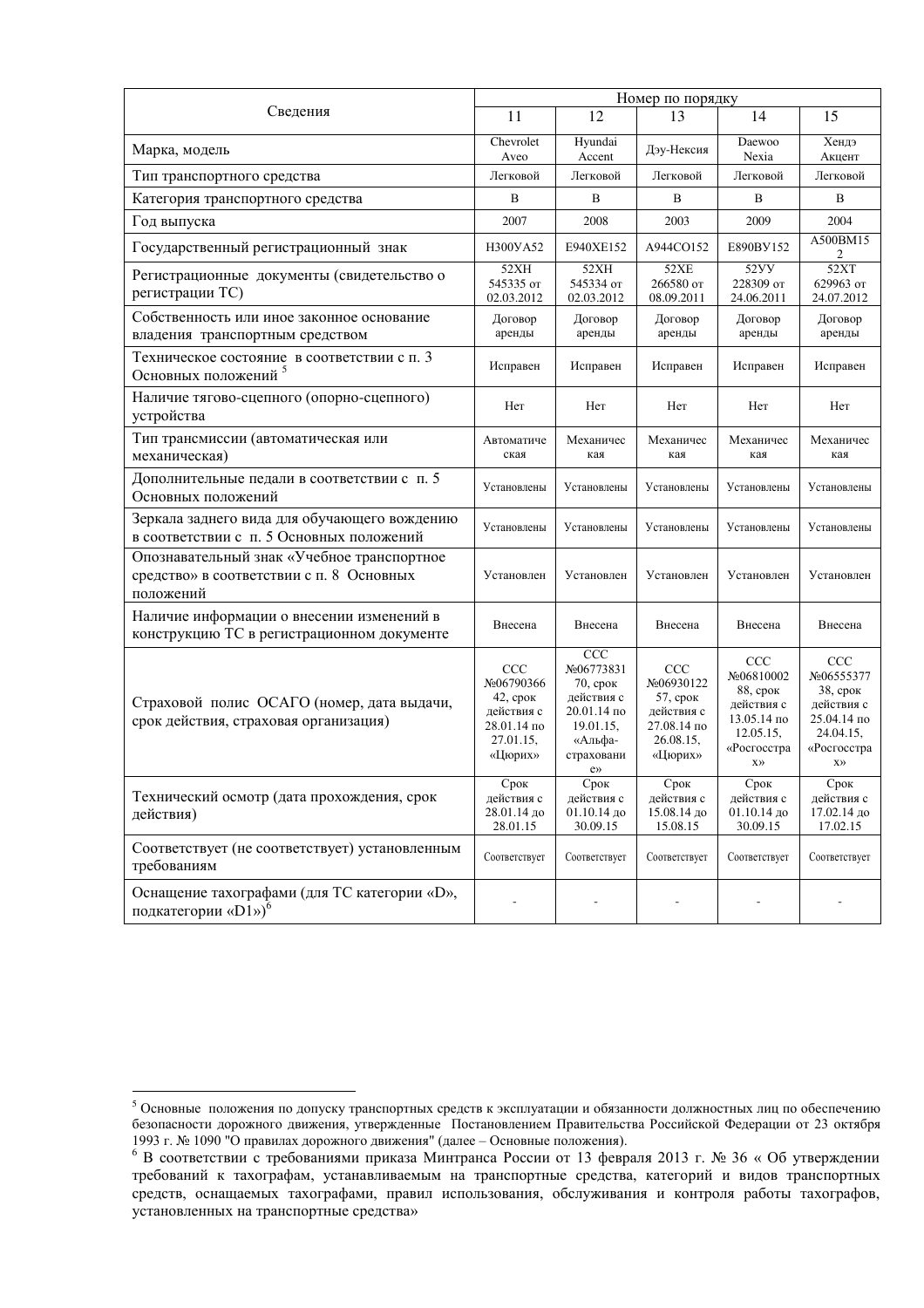|                                                                                                     | Номер по порядку                                                                                        |                                                                                    |                                                                                       |                                                                                           |                                                                                                         |  |
|-----------------------------------------------------------------------------------------------------|---------------------------------------------------------------------------------------------------------|------------------------------------------------------------------------------------|---------------------------------------------------------------------------------------|-------------------------------------------------------------------------------------------|---------------------------------------------------------------------------------------------------------|--|
| Сведения                                                                                            | 16                                                                                                      | 17                                                                                 | 18                                                                                    | 19                                                                                        | 20                                                                                                      |  |
| Марка, модель                                                                                       | BA3-21102                                                                                               | KIA Spectra                                                                        | Hyundai<br>Accent                                                                     | BA3-21150                                                                                 | Chevrolet<br>Spark                                                                                      |  |
| Тип транспортного средства                                                                          | Легковой                                                                                                | Легковой                                                                           | Легковой                                                                              | Легковой                                                                                  | Легковой                                                                                                |  |
| Категория транспортного средства                                                                    | B                                                                                                       | B                                                                                  | B                                                                                     | B                                                                                         | B                                                                                                       |  |
| Год выпуска                                                                                         | 2004                                                                                                    | 2007                                                                               | 2007                                                                                  | 2005                                                                                      | 2006                                                                                                    |  |
| Государственный регистрационный знак                                                                | A073HX152                                                                                               | B539PP152                                                                          | B593MT152                                                                             | B462TB152                                                                                 | E330AE152                                                                                               |  |
| Регистрационные документы (свидетельство о<br>регистрации ТС)                                       | 52TH<br>832146 от<br>23.09.2009                                                                         | 52 <sub>yH</sub><br>704885 от<br>08.10.2010                                        | 52 <sub>yH</sub><br>704889 от<br>08.10.2010                                           | 52YY<br>076436 от<br>25.03.2011                                                           | 52YY<br>109499 от<br>10.05.2011                                                                         |  |
| Собственность или иное законное основание<br>владения транспортным средством                        | Договор<br>аренды                                                                                       | Договор<br>аренды                                                                  | Договор<br>аренды                                                                     | Договор<br>аренды                                                                         | Договор<br>аренды                                                                                       |  |
| Техническое состояние в соответствии с п. 3<br>Основных положений <sup>7</sup>                      | Исправен                                                                                                | Исправен                                                                           | Исправен                                                                              | Исправен                                                                                  | Исправен                                                                                                |  |
| Наличие тягово-сцепного (опорно-сцепного)<br>устройства                                             | Her                                                                                                     | Her                                                                                | Her                                                                                   | Her                                                                                       | Her                                                                                                     |  |
| Тип трансмиссии (автоматическая или<br>механическая)                                                | Механичес<br>кая                                                                                        | Механичес<br>кая                                                                   | Механичес<br>кая                                                                      | Механичес<br>кая                                                                          | Механичес<br>кая                                                                                        |  |
| Дополнительные педали в соответствии с п. 5<br>Основных положений                                   | Установлены                                                                                             | Установлены                                                                        | Установлены                                                                           | Установлены                                                                               | Установлены                                                                                             |  |
| Зеркала заднего вида для обучающего вождению<br>в соответствии с п. 5 Основных положений            | Установлены                                                                                             | Установлены                                                                        | Установлены                                                                           | Установлены                                                                               | Установлены                                                                                             |  |
| Опознавательный знак «Учебное транспортное<br>средство» в соответствии с п. 8 Основных<br>положений | Установлен                                                                                              | Установлен                                                                         | Установлен                                                                            | Установлен                                                                                | Установлен                                                                                              |  |
| Наличие информации о внесении изменений в<br>конструкцию ТС в регистрационном документе             | Внесена                                                                                                 | Внесена                                                                            | Внесена                                                                               | Внесена                                                                                   | Внесена                                                                                                 |  |
| Страховой полис ОСАГО (номер, дата выдачи,<br>срок действия, страховая организация)                 | CCC<br>No06865091<br>53, срок<br>действия с<br>30.07.14 по<br>29.07.15,<br>«Росгосстра<br>$X$ $\rangle$ | CCC<br>No06778373<br>85, срок<br>лействия с<br>19.01.14 по<br>18.01.15,<br>«Цюрих» | CCC<br>No06778570<br>$53$ , срок<br>действия с<br>27.08.14 по<br>26.08.15,<br>«Цюрих» | <b>CCC</b><br>No06789798<br>39, срок<br>действия с<br>21.03.14 по<br>20.03.15,<br>«Цюрих» | CCC<br>No06555377<br>37, срок<br>действия с<br>25.04.14 по<br>24.04.15,<br>«Росгосстра<br>$X$ $\rangle$ |  |
| Технический осмотр (дата прохождения, срок<br>действия)                                             | Срок<br>действия с<br>01.10.14 до<br>30.09.15                                                           | Срок<br>действия с<br>17.01.14 до<br>17.01.15                                      | Срок<br>действия с<br>01.10.14 до<br>30.09.15                                         | Срок<br>действия с<br>17.02.14 до<br>17.02.15                                             | Срок<br>действия с<br>17.02.14 до<br>17.02.15                                                           |  |
| Соответствует (не соответствует) установленным<br>требованиям                                       | Соответствует                                                                                           | Соответствует                                                                      | Соответствует                                                                         | Соответствует                                                                             | Соответствует                                                                                           |  |
| Оснащение тахографами (для ТС категории «D»,<br>подкатегории « $D1$ ») <sup>8</sup>                 | $\overline{\phantom{a}}$                                                                                |                                                                                    |                                                                                       |                                                                                           |                                                                                                         |  |

 $^7$  Основные положения по допуску транспортных средств к эксплуатации и обязанности должностных лиц по обеспечению безопасности дорожного движения, утвержденные Постановлением Правительства Российской Федерации от 23 октября 1993 г. № 1090 "О правилах дорожного движения" (далее - Основные положения).

<sup>&</sup>lt;sup>8</sup> В соответствии с требованиями приказа Минтранса России от 13 февраля 2013 г. № 36 «Об утверждении требований к тахографам, устанавливаемым на транспортные средства, категорий и видов транспортных тередств, оснащаемых тахографами, правил использования, обслуживания и контроля работы тахографов, • становленных на транспортные средства»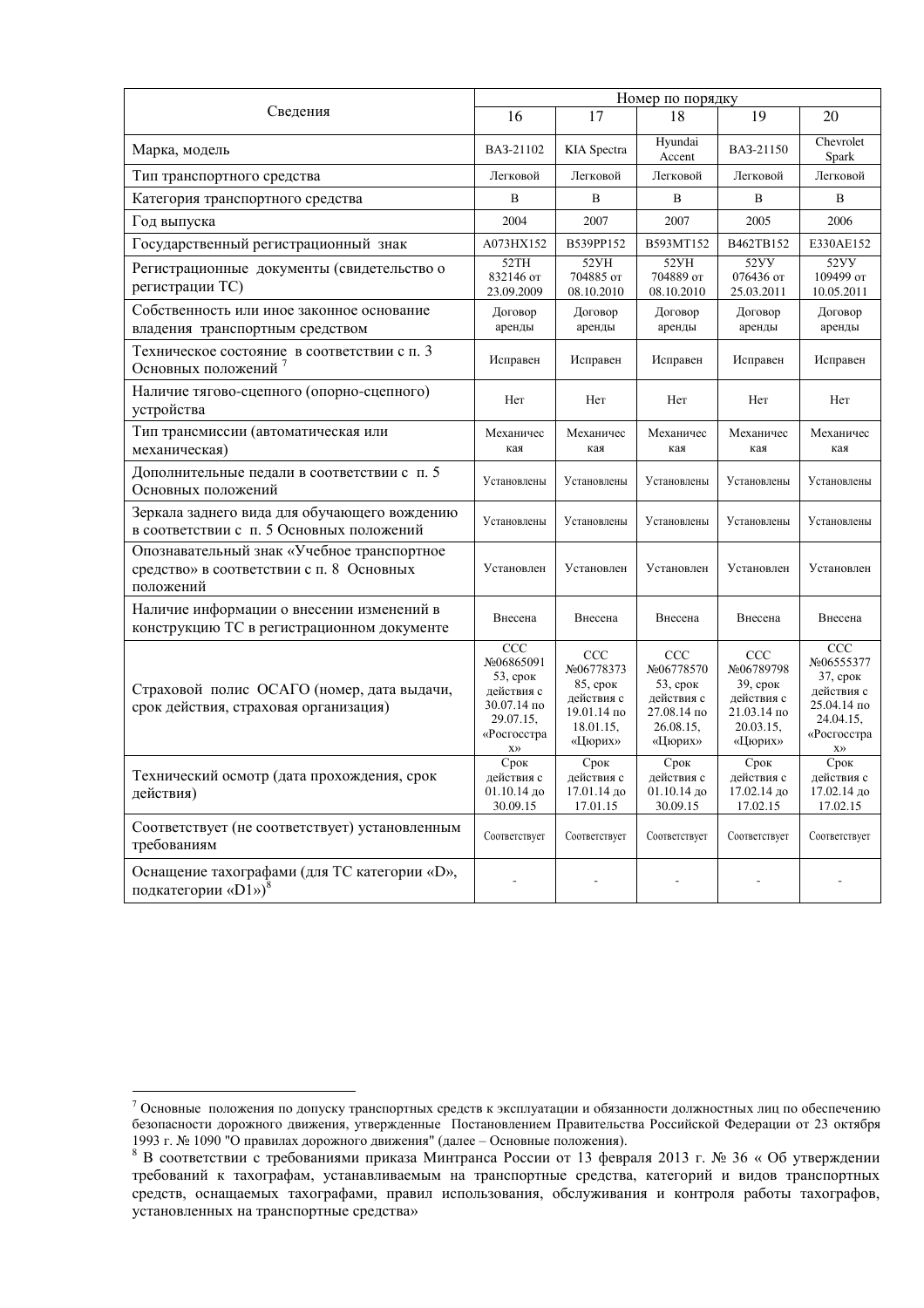|                                                                                                     | Номер по порядку                                                                             |                                                                                    |                                                                                                   |                                                                                                                     |                                                                                                |  |
|-----------------------------------------------------------------------------------------------------|----------------------------------------------------------------------------------------------|------------------------------------------------------------------------------------|---------------------------------------------------------------------------------------------------|---------------------------------------------------------------------------------------------------------------------|------------------------------------------------------------------------------------------------|--|
| Сведения                                                                                            | 21                                                                                           | 22                                                                                 | 23                                                                                                | 24                                                                                                                  | 25                                                                                             |  |
| Марка, модель                                                                                       | Renault<br>Logan                                                                             | Chevrolet<br>Lanos                                                                 | Lada-<br>211540                                                                                   | Renault<br>Logan                                                                                                    | Chevrolet<br>Lanos                                                                             |  |
| Тип транспортного средства                                                                          | Легковой                                                                                     | Легковой                                                                           | Легковой                                                                                          | Легковой                                                                                                            | Легковой                                                                                       |  |
| Категория транспортного средства                                                                    | $\mathbf B$                                                                                  | B                                                                                  | B                                                                                                 | $\, {\bf B}$                                                                                                        | B                                                                                              |  |
| Год выпуска                                                                                         | 2007                                                                                         | 2008                                                                               | 2012                                                                                              | 2009                                                                                                                | 2008                                                                                           |  |
| Государственный регистрационный знак                                                                | E792OV152                                                                                    | P055YH52                                                                           | K029XP152                                                                                         | K330XC152                                                                                                           | <b>Y543PC52</b>                                                                                |  |
| Регистрационные документы (свидетельство о<br>регистрации ТС)                                       | <b>52XE</b><br>676119 от<br>13.10.2011                                                       | <b>52XE</b><br>680835 от<br>26.10.2011                                             | 5210<br>634890 от<br>09.10.2013                                                                   | 5210<br>634889 от<br>09.10.2013                                                                                     | 52AA<br>075935 от<br>29.03.2013                                                                |  |
| Собственность или иное законное основание<br>владения транспортным средством                        | Договор<br>аренды                                                                            | Договор<br>аренды                                                                  | Договор<br>аренды                                                                                 | Договор<br>аренды                                                                                                   | Договор<br>аренды                                                                              |  |
| Техническое состояние в соответствии с п. 3<br>Основных положений <sup>9</sup>                      | Исправен                                                                                     | Исправен                                                                           | Исправен                                                                                          | Исправен                                                                                                            | Исправен                                                                                       |  |
| Наличие тягово-сцепного (опорно-сцепного)<br>устройства                                             | Her                                                                                          | Her                                                                                | Her                                                                                               | Her                                                                                                                 | Her                                                                                            |  |
| Тип трансмиссии (автоматическая или<br>механическая)                                                | Механичес<br>кая                                                                             | Механичес<br>кая                                                                   | Механичес<br>кая                                                                                  | Механичес<br>кая                                                                                                    | Механичес<br>кая                                                                               |  |
| Дополнительные педали в соответствии с п. 5<br>Основных положений                                   | Установлены                                                                                  | Установлены                                                                        | Установлены                                                                                       | Установлены                                                                                                         | Установлены                                                                                    |  |
| Зеркала заднего вида для обучающего вождению<br>в соответствии с п. 5 Основных положений            | Установлены                                                                                  | Установлены                                                                        | Установлены                                                                                       | Установлены                                                                                                         | Установлены                                                                                    |  |
| Опознавательный знак «Учебное транспортное<br>средство» в соответствии с п. 8 Основных<br>положений | Установлен                                                                                   | Установлен                                                                         | Установлен                                                                                        | Установлен                                                                                                          | Установлен                                                                                     |  |
| Наличие информации о внесении изменений в<br>конструкцию ТС в регистрационном документе             | Внесена                                                                                      | Внесена                                                                            | Внесена                                                                                           | Внесена                                                                                                             | Внесена                                                                                        |  |
| Страховой полис ОСАГО (номер, дата выдачи,<br>срок действия, страховая организация)                 | CCC<br>No06521397<br>85, срок<br>действия с<br>$11.10.13 \text{ no}$<br>10.10.14,<br>«Цюрих» | CCC<br>No06720992<br>88, срок<br>действия с<br>31.10.13 по<br>30.10.14,<br>«Цюрих» | CCC<br>No06820035<br>$01$ , срок<br>действия с<br>17.02.14 по<br>16.02.15,<br>«Северная<br>Казна» | CCC<br>No06865093<br>$43$ , срок<br>действия с<br>$06.06.14$ по<br>05.06.15,<br>«Росгосстра<br>$\chi\rangle\rangle$ | <b>CCC</b><br>No06789798<br>$22$ , срок<br>действия с<br>$06.03.14$ no<br>05.03.15.<br>«Цюрих» |  |
| Технический осмотр (дата прохождения, срок<br>действия)                                             | Срок<br>действия с<br>30.09.14 до<br>29.09.15                                                | Срок<br>действия с<br>01.10.14 до<br>30.09.15                                      | Срок<br>действия с<br>30.09.14 до<br>29.09.15                                                     | Срок<br>действия с<br>17.02.14 до<br>17.02.15                                                                       | Срок<br>действия с<br>01.10.14 до<br>30.09.15                                                  |  |
| Соответствует (не соответствует) установленным<br>требованиям                                       | Соответствует                                                                                | Соответствует                                                                      | Соответствует                                                                                     | Соответствует                                                                                                       | Соответствует                                                                                  |  |
| Оснащение тахографами (для ТС категории «D»,<br>подкатегории «D1») <sup>10</sup>                    |                                                                                              |                                                                                    |                                                                                                   |                                                                                                                     |                                                                                                |  |

<sup>&</sup>lt;sup>9</sup> Основные положения по допуску транспортных средств к эксплуатации и обязанности должностных лиц по обеспечению безопасности дорожного движения, утвержденные Постановлением Правительства Российской Федерации от 23 октября 1993 г. № 1090 "О правилах дорожного движения" (далее - Основные положения).

<sup>&</sup>lt;sup>10</sup> В соответствии с требованиями приказа Минтранса России от 13 февраля 2013 г. № 36 «Об утверждении требований к тахографам, устанавливаемым на транспортные средства, категорий и видов транспортных тередств, оснащаемых тахографами, правил использования, обслуживания и контроля работы тахографов, • становленных на транспортные средства»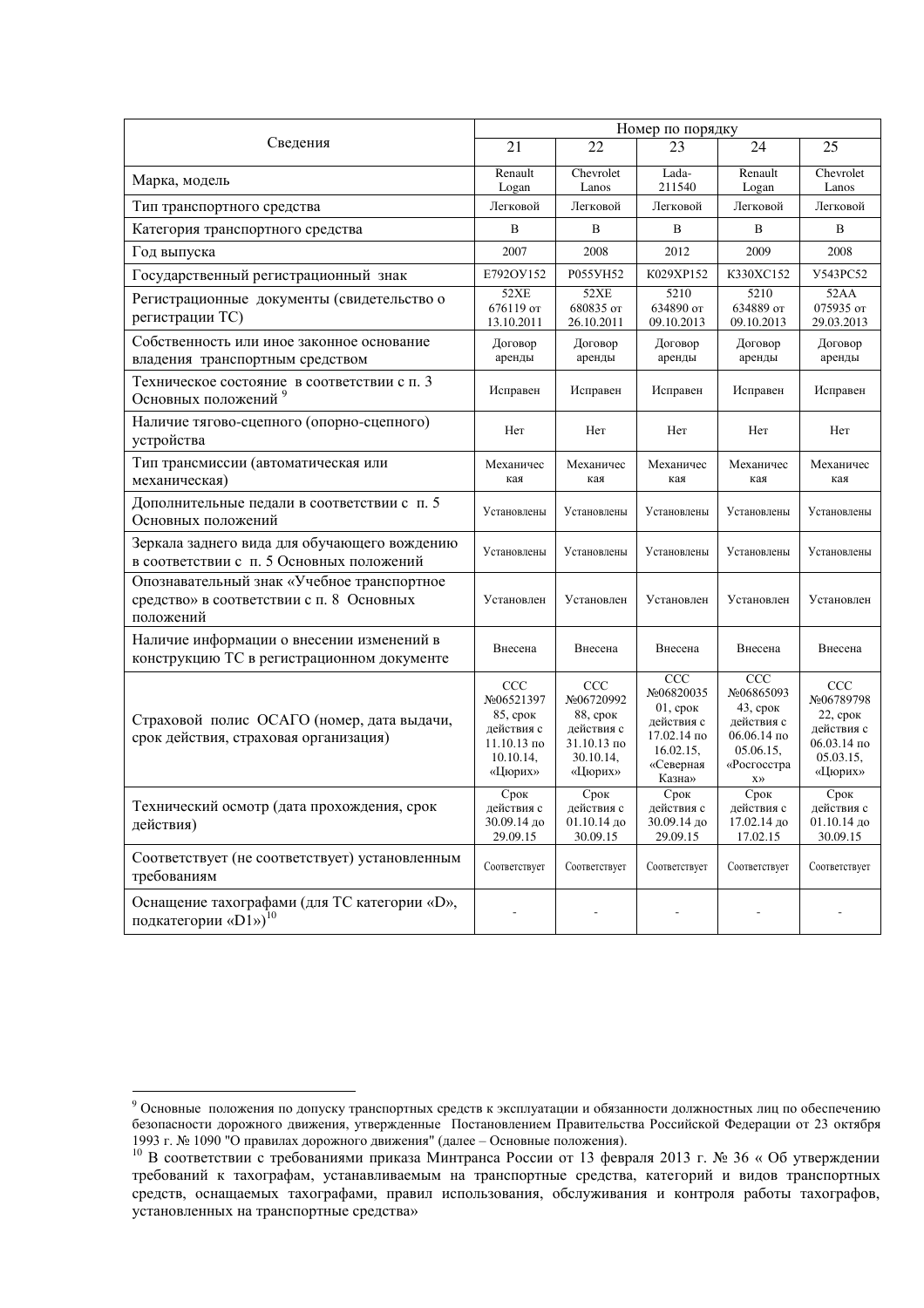|                                                                                                     | Номер по порядку                                                                                            |                                                                                                 |                                                                                                                        |                                                                                      |                                 |  |
|-----------------------------------------------------------------------------------------------------|-------------------------------------------------------------------------------------------------------------|-------------------------------------------------------------------------------------------------|------------------------------------------------------------------------------------------------------------------------|--------------------------------------------------------------------------------------|---------------------------------|--|
| Сведения                                                                                            | 26                                                                                                          | 27                                                                                              | 28                                                                                                                     | 29                                                                                   | 30                              |  |
| Марка, модель                                                                                       | Chevrolet<br>Lanos                                                                                          | Daewoo<br>Nexia                                                                                 | Хьюндэй<br>Аксент                                                                                                      | Renault<br>Logan                                                                     | J <sub>AB</sub><br>81012C       |  |
| Тип транспортного средства                                                                          | Легковой                                                                                                    | Легковой                                                                                        | Легковой                                                                                                               | Легковой                                                                             | Прицеп<br>бортовой с<br>тентом  |  |
| Категория транспортного средства                                                                    | B                                                                                                           | B                                                                                               | B                                                                                                                      | B                                                                                    | Прицеп                          |  |
| Год выпуска                                                                                         | 2006                                                                                                        | 2008                                                                                            | 2006                                                                                                                   | 2007                                                                                 | 2013                            |  |
| Государственный регистрационный знак                                                                | K063OH152                                                                                                   | M220BH15<br>2                                                                                   | B203CC152                                                                                                              | B421CT152                                                                            | BB393052                        |  |
| Регистрационные документы (свидетельство о<br>регистрации ТС)                                       | 5217<br>051673 от<br>30.09.2014                                                                             | 5207<br>566272 от<br>20.04.2013                                                                 | 5217<br>051674 от<br>30.09.2014                                                                                        | 52 <sub>Y</sub><br>242451 or<br>22.03.2011                                           | 5217<br>007258 от<br>13.05.2014 |  |
| Собственность или иное законное основание<br>владения транспортным средством                        | Договор<br>аренды                                                                                           | Договор<br>аренды                                                                               | Договор<br>аренды                                                                                                      | Договор<br>аренды                                                                    | Договор<br>аренды               |  |
| Техническое состояние в соответствии с п. 3<br>Основных положений 11                                | Исправен                                                                                                    | Исправен                                                                                        | Исправен                                                                                                               | Исправен                                                                             | Исправен                        |  |
| Наличие тягово-сцепного (опорно-сцепного)<br>устройства                                             | Her                                                                                                         | Her                                                                                             | Her                                                                                                                    | Her                                                                                  |                                 |  |
| Тип трансмиссии (автоматическая или<br>механическая)                                                | Механичес<br>кая                                                                                            | Механичес<br>кая                                                                                | Механичес<br>кая                                                                                                       | Механичес<br>кая                                                                     |                                 |  |
| Дополнительные педали в соответствии с п. 5<br>Основных положений                                   | Установлены                                                                                                 | Установлены                                                                                     | Установлены                                                                                                            | Установлены                                                                          |                                 |  |
| Зеркала заднего вида для обучающего вождению<br>в соответствии с п. 5 Основных положений            | Установлены                                                                                                 | Установлены                                                                                     | Установлены                                                                                                            | Установлены                                                                          |                                 |  |
| Опознавательный знак «Учебное транспортное<br>средство» в соответствии с п. 8 Основных<br>положений | Установлен                                                                                                  | Установлен                                                                                      | Установлен                                                                                                             | Установлен                                                                           | Установлен                      |  |
| Наличие информации о внесении изменений в<br>конструкцию ТС в регистрационном документе             | Внесена                                                                                                     | Внесена                                                                                         | Внесена                                                                                                                | Внесена                                                                              |                                 |  |
| Страховой полис ОСАГО (номер, дата выдачи,<br>срок действия, страховая организация)                 | $\overline{CC}C$<br>No06790475<br>99, срок<br>лействия с<br>$09.10.13$ по<br>08.10.14,<br>OOO «CK<br>Цюрих» | CCC<br>No06841507<br>$19$ , срок<br>действия с<br>17.04.14 по<br>16.04.15,<br>OOO «CK<br>Цюрих» | CCC<br>No06877509<br>$16$ , $cp$ OK<br>действия с<br>20.08.14 по<br>19.08.15,<br>«Росгосстра<br>$\chi\rangle\!\rangle$ | CCC<br>No06848913<br>37, срок<br>лействия с<br>20.09.14 по<br>19.09.15,<br>«Уралсиб» |                                 |  |
| Технический осмотр (дата прохождения, срок<br>действия)                                             | Срок<br>действия с<br>09.10.13 до<br>09.10.14                                                               | Срок<br>действия с<br>17.02.14 до<br>17.02.15                                                   | Срок<br>действия с<br>30.09.14 до<br>29.09.15                                                                          | Срок<br>действия с<br>01.10.14 до<br>30.09.15                                        |                                 |  |
| Соответствует (не соответствует) установленным<br>требованиям                                       | Соответствует                                                                                               | Соответствует                                                                                   | Соответствует                                                                                                          | Соответствует                                                                        | Соответствует                   |  |
| Оснащение тахографами (для TC категории «D»,<br>подкатегории «D1») <sup>12</sup>                    |                                                                                                             |                                                                                                 |                                                                                                                        |                                                                                      |                                 |  |

Количество учебных транспортных средств, соответствующих установленным требованиям: Механических 29 прицепов 1.

Данное количество механических транспортных средств соответствует \_1209\_ количеству обучающихся в год $^{13}$ .

 $^{11}$  Основные положения по допуску транспортных средств к эксплуатации и обязанности должностных лиц по обеспечению безопасности дорожного движения, утвержденные Постановлением Правительства Российской Федерации от 23 октября 1993 г. № 1090 "О правилах дорожного движения" (далее - Основные положения).

<sup>&</sup>lt;sup>12</sup> В соответствии с требованиями приказа Минтранса России от 13 февраля 2013 г. № 36 «Об утверждении требований к тахографам, устанавливаемым на транспортные средства, категорий и видов транспортных гредств, оснащаемых тахографами, правил использования, обслуживания и контроля работы тахографов, установленных на транспортные средства»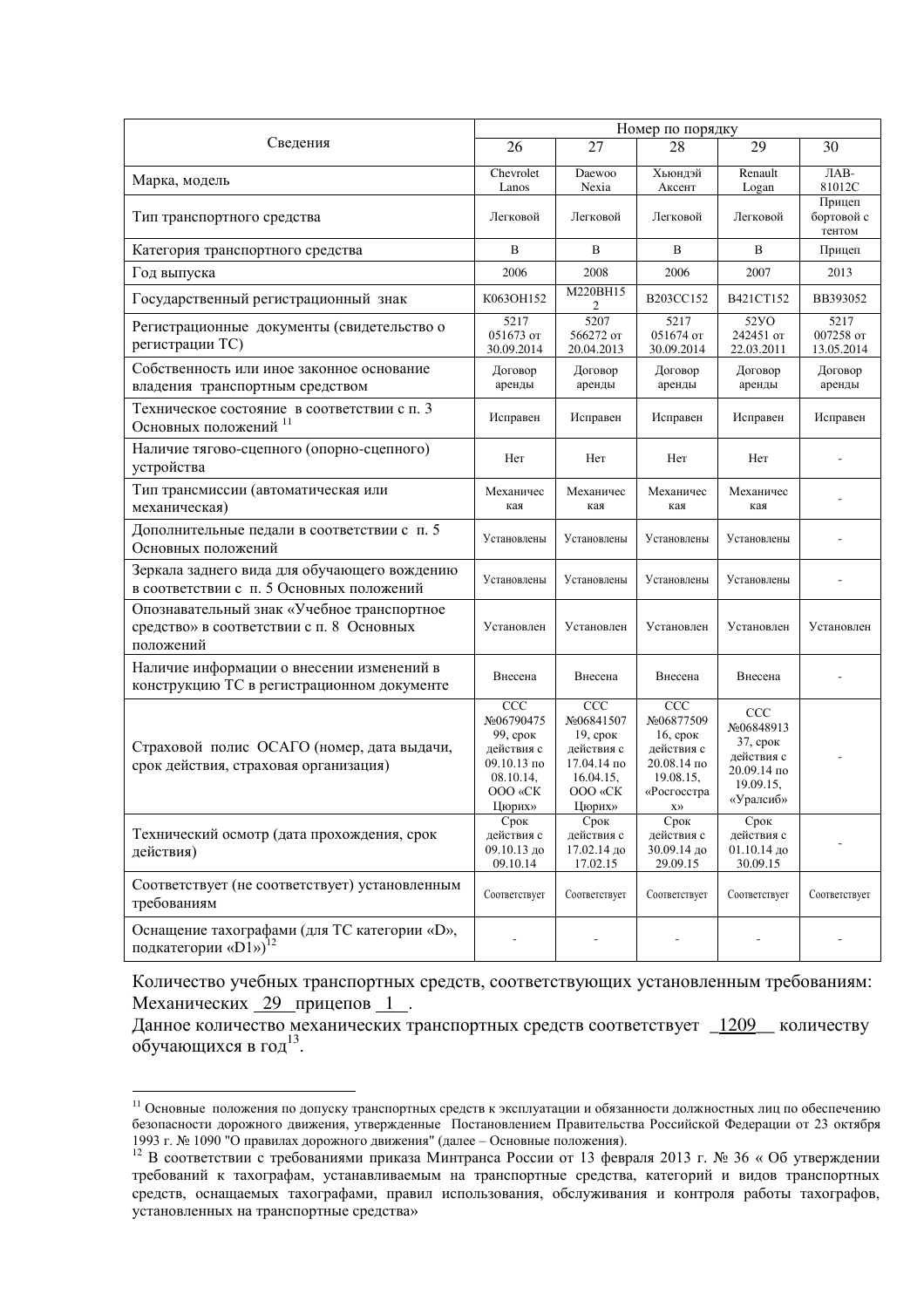#### I. Сведения о мастерах производственного обучения

| $\Phi$ . $H$ . $O$ .             | Серия, №<br>водительского<br>удостоверения,<br>дата выдачи | Разрешенные<br>категории,<br>подкатегории ТС | Документ на<br>право обучения<br>вождению ТС<br>данной категории,<br>подкатегории <sup>14</sup>                                | Удостоверение о<br>повышении<br>квалификации (не<br>реже чем один раз<br>в три года) <sup>15</sup> | Оформлен в<br>соответствии с<br>трудовым<br>законодательство<br>м (состоит в<br>штате или иное) |
|----------------------------------|------------------------------------------------------------|----------------------------------------------|--------------------------------------------------------------------------------------------------------------------------------|----------------------------------------------------------------------------------------------------|-------------------------------------------------------------------------------------------------|
| Сметанин Евгений<br>Анатольевич  | 52 12 №732373 от<br>16.01.13.                              | B, C                                         | Свидетельство на<br>право обучения<br>«A» №000251 от<br>06.08.14 выд.<br>НОУ ДПО<br>"НУЦПВ".                                   |                                                                                                    | Состоит в штате.                                                                                |
| Абрамов Николай<br>Николаевич    | 52 01 №777924 от<br>04.03.11.                              | A,B,C                                        | Свидетельство на<br>право обучения<br>«А» №000233 от<br>09.12.10<br>выд. ФГОУ СПО<br>«Перевозский<br>строительный<br>колледж». |                                                                                                    | Состоит в штате.                                                                                |
| Зотов Павел Викторович           | 52 14 №737417 от<br>26.06.13.                              | A,B,C,D                                      | Свидетельство на<br>право обучения<br>«K» №022892 от<br>01.11.10 выд.<br>ФГУ<br>Нижегородский<br>УПК АТ.                       |                                                                                                    | Состоит в штате.                                                                                |
| Полынкин Сергей Валерьевич       | 52 YX №176468<br>от 03.06.10.                              | B, C, D                                      | Свидетельство на<br>право обучения<br>«K» №027508 от<br>28.05.12 выл.<br>ФАУ<br>Нижегородский<br>УПК AT.                       |                                                                                                    | Состоит в штате.                                                                                |
| Гущин Андрей<br>Александрович    | 52 17 №375104 от<br>11.04.14.                              | B, B1, M                                     | Свидетельство на<br>право обучения<br>«A» №000235 от<br>18.04.14 выд.<br>НОУ ДПО<br>"НУЦПВ".                                   |                                                                                                    | Состоит в штате.                                                                                |
| Гоготов Леонид Михайлович        | 52 KA No028749<br>от 30.09.09.                             | A,B,C,E                                      | Свидетельство на<br>право обучения<br>52 №000094 от<br>03.02.10 выд.<br>HAIII №1<br>POCTO.                                     |                                                                                                    | Состоит в штате.                                                                                |
| Грачев Александр<br>Владимирович | 52 YX №054794<br>от 28.10.09.                              | B,C                                          | Свидетельство на<br>право обучения<br>«А» №000196 от<br>16.12.12 выд.<br>НОУ ДПО<br>«НУЦПВ».                                   |                                                                                                    | Состоит в штате.                                                                                |
| Мёдов Юрий Сергеевич             | 52 VX No202869<br>от 26.08.10.                             | $A,B,C,\!\overline{A},\!\overline{E}$        | Свидетельство на<br>право обучения<br>«K» №027507 от<br>28.05.12 выд.<br>$\Phi$ AY<br>«Нижегородский<br>УПК АТ».               |                                                                                                    | Состоит в штате.                                                                                |

<sup>-</sup><sup>13</sup> Количество обучающихся в год рассчитывается по формуле: К =(t\*24,5\*12\* (Nтс-1))/Т, где К - количество обучающихся в год; t - время работы одного учебного транспортного средства равно: 7,2 часа - один мастер производственного обучения на одно учебное транспортное средство, 14,4 часа - два мастера производственного обучения на одно учебное транспортное средство; 24,5 - среднее количество рабочих дней в месяц; 12 - количество рабочих месяцев в году; Nтс холичество автотранспортных средств; 1 - количество резервных учебных транспортных средств на случай поломки и т.п.; T - количество часов вождения в соответствии с учебным планом.

<sup>&</sup>lt;sup>14</sup> Пункт 21.3 Правил дорожного движения Российской Федерации, утвержденных Постановлением Правительства Российской Федерации от 23 октября 1993 г. № 1090 "О правилах дорожного движения".

<sup>&</sup>lt;sup>15</sup> Подпункт 2) пункта 5 статьи 47 Федерального закона от 29 декабря 2012 г. № 273-ФЗ «Об образовании в Российской Федерации»; Приказ Министерства образования и науки Российской Федерации от 1 июля 2013 г. № 499 "Об утверждении Порядка организации и осуществления образовательной деятельности по дополнительным профессиональным программам".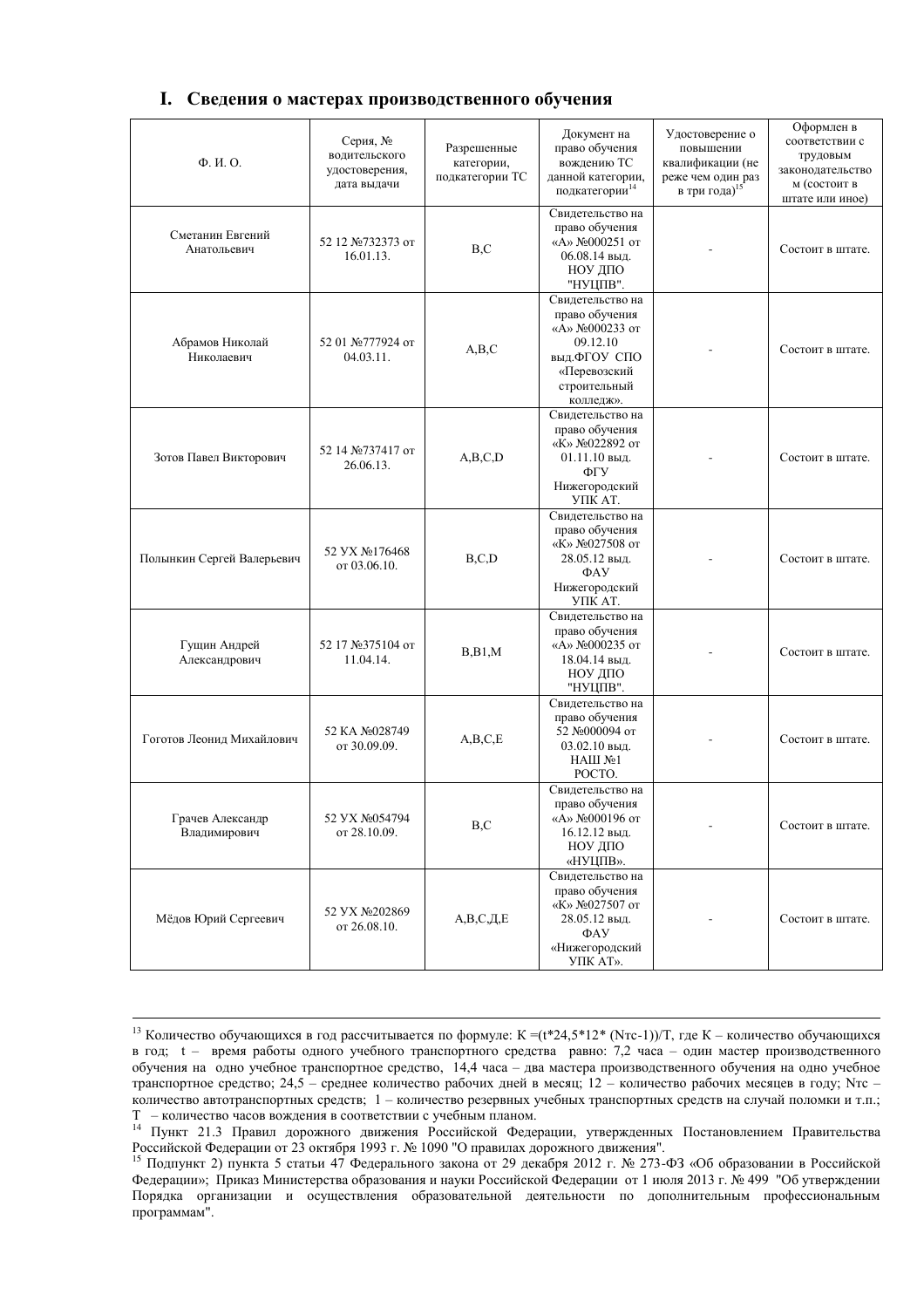| Имаев Альберт Адунисович           | 52 19 №492762 от<br>12.07.14.  | $B, B1, C, C1, \underline{\mu}, \underline{\mu}1,$<br>BE,CE,C1E,ДE,<br>Д1 <sub>Е</sub> | Свидетельство на<br>право обучения<br>«А» №000187 от<br>20.11.13 выл.<br>НОУ ДПО<br>«НУЦПВ».                                    | Состоит в штате. |
|------------------------------------|--------------------------------|----------------------------------------------------------------------------------------|---------------------------------------------------------------------------------------------------------------------------------|------------------|
| Антимонов Олег<br>Александрович    | 52 EX No801404<br>от 13.03.07. | B                                                                                      | Свидетельство на<br>право обучения<br>«А» №000127 от<br>$06.05.13$ выд.<br>НОУ ДПО<br>«НУЦПВ».                                  | Состоит в штате. |
| Баринов Николай<br>Станиславович   | 52 10 №255593 от<br>21.09.12.  | B, C                                                                                   | Свидетельство на<br>право обучения<br>«А» №000165 от<br>$01.10.13$ выл.<br>НОУ ДПО<br>«НУЦПВ».                                  | Состоит в штате. |
| Климов Дмитрий<br>Константинович   | 52 EX No796544<br>от 14.03.07. | B                                                                                      | Свидетельство на<br>право обучения<br>«А» №000131 от<br>08.05.13 выд.<br>НОУ ДПО<br>«НУЦПВ».                                    | Состоит в штате. |
| Коврижных Иван Павлович            | 52 16 №269897 от<br>11.10.13.  | B                                                                                      | Свидетельство на<br>право обучения<br>«A» №000162 от<br>01.10.13 выд.<br>НОУ ДПО<br>«НУЦПВ».                                    | Состоит в штате. |
| Латышев Виктор Анатольевич         | 52 OX No078367<br>от 27.12.08. | B                                                                                      | Свидетельство на<br>право обучения<br>«A» №000176 от<br>24.10.13 выд.<br>НОУ ДПО<br>«НУЦПВ».                                    | Состоит в штате. |
| Лебедев Алексей<br>Владимирович    | 52 BK No002172<br>от 02.12.05. | B                                                                                      | Свидетельство на<br>право обучения<br>«A» Nº000215 от<br>14.02.14 выд.<br>НОУ ДПО<br>«НУЦПВ».                                   | Состоит в штате. |
| Петрашов Петр Федорович            | 52 KA No024218<br>от 18.03.06. | B                                                                                      | Свидетельство на<br>право обучения<br>«А» №000161 от<br>$01.10.13$ выд.<br>НОУ ДПО<br>«НУЦПВ».                                  | Состоит в штате. |
| Борцов Дмитрий<br>Александрович    | 52 KA No025343<br>от 04.07.06. | B, C                                                                                   | Свидетельство на<br>право обучения<br>«A» No000258 or<br>18.03.11 выд.<br>ФГОУ СПО<br>"Перевозский<br>сторительный<br>колледж". | Состоит в штате. |
| Зеленцов Константин<br>Геннадьевич | 52 12 №753070 от<br>20.03.12.  | $B, C, \Pi$                                                                            | Свидетельство на<br>право обучения<br>«A» №000059 от<br>25.05.12 выд.<br>НОУ ДПО<br>«НУЦПВ».                                    | Состоит в штате. |
| Карнавский Сергей Львович          | 52 EX No916352<br>от 15.09.07. | B, C                                                                                   | Свидетельство на<br>право обучения<br>«А» № 000260 от<br>23.03.11 выд.<br>ФГОУ СПО<br>"Перевозский<br>сторительный<br>колледж". | Состоит в штате. |
| Кротов Дмитрий Хрисанович          | 52 OX No061937<br>от 20.01.09. | B, C, H                                                                                | Свидетельство на<br>право обучения<br>«А» № 000201 от<br>23.12.13 выд.<br>НОУ ДПО<br>"НУЦПВ".                                   | Состоит в штате. |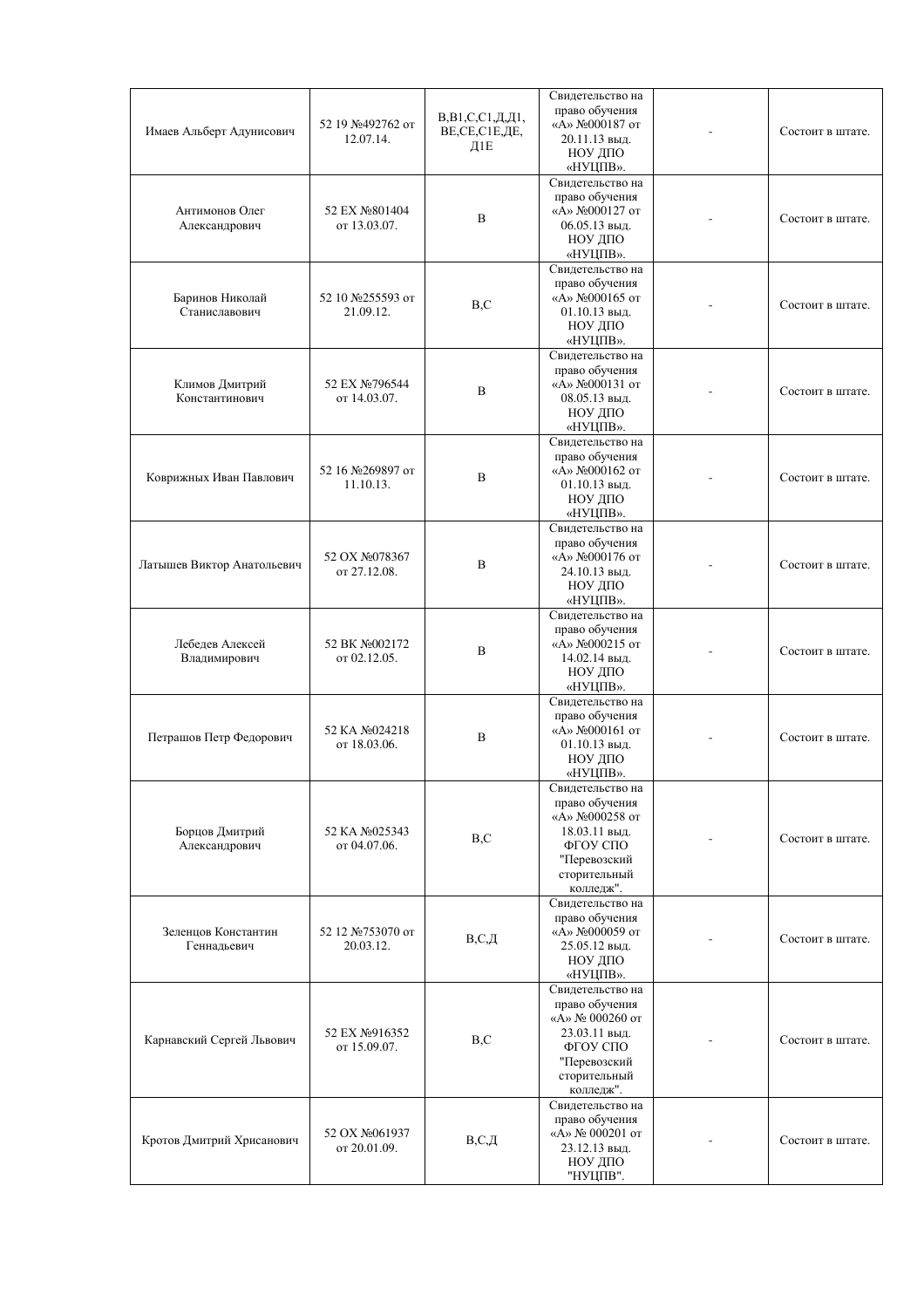| Левашкин Николай<br>Федорович      | 52 08 №625567 от<br>24.02.12.  | B          | Свидетельство на<br>право обучения<br>«А» №000150 от<br>19.07.13 выд.<br>НОУ ДПО<br>«НУЦПВ».  | Состоит в штате. |
|------------------------------------|--------------------------------|------------|-----------------------------------------------------------------------------------------------|------------------|
| Минаев Олег Валерьевич             | 52 12 №749903 от<br>05.03.13.  | B, C       | Свидетельство на<br>право обучения<br>«А» № 000144 от<br>11.06.13 выд.<br>НОУ ДПО<br>"НУЦПВ". | Состоит в штате. |
| Спиридонов Сергей<br>Александрович | 52 KA No022435<br>от 16.08.05. | B, C       | Свидетельство на<br>право обучения<br>«A» №000179 от<br>13.11.13 выд.<br>НОУ ДПО<br>«НУЦПВ».  | Состоит в штате. |
| Сухонин Вячеслав<br>Вячеславович   | 52 YX No012757<br>от 30.09.09. | B, C, A, E | Свидетельство на<br>право обучения<br>52 №000144 от<br>03.02.10 выд.<br>НАШ-1 РОСТО.          | Состоит в штате. |
| Суднев Владимир<br>Александрович   | 52 11 №683509 от<br>05.09.12.  | B, C       | Свидетельство на<br>право обучения<br>«А» №000049 от<br>20.04.12 выд.<br>НОУ ДПО<br>«НУЦПВ».  | Состоит в штате. |
| Кузьмин Сергей Евгеньевич          | 52 KA No034381<br>от 16.07.10. | B, C       | Свидетельство на<br>право обучения<br>«А» №000257 от<br>19.09.14 выд.<br>НОУ ДПО<br>«НУЦПВ».  | Состоит в штате. |
| Титаренко Любовь Игоревна          | 52 VX No025552<br>от 10.09.09. | B          | Свидетельство на<br>право обучения<br>«A» №000253 от<br>30.09.14 выд.<br>НОУ ДПО<br>«НУЦПВ».  | Состоит в штате. |
| Опарин Андрей<br>Александрович     | 52 KA No023670<br>от 14.01.06. | B, C       | Свидетельство на<br>право обучения<br>«A» 000191 от<br>09.12.13 выд.<br>НОУ ДПО<br>"НУЦПВ".   | Состоит в штате. |
| Уразова Гульнара Мурадовна         | 52 EX No805603<br>от 17.03.07. | B,Д        | Свидетельство на<br>право обучения<br>«К» №022766 от<br>24.02.10 выд.<br>ГОУ НГУПК АТ.        | Состоит в штате. |
| Шестеркин Виктор Яковлевич         | 52 OX No095973<br>от 14.02.09. | B, C, A, E | Свилетельство на<br>право обучения<br>«А» 000214 от<br>14.02.14 выд.<br>НОУ ДПО<br>"НУЦПВ".   | Состоит в штате. |
| Царев Николай<br>Александрович     | 52 YX No097926<br>от 16.12.09. | B,C        | Свидетельство на<br>право обучения<br>«К» № 022723 от<br>08.12.09 выд.<br>ГОУ НГУПК АТ.       | Состоит в штате. |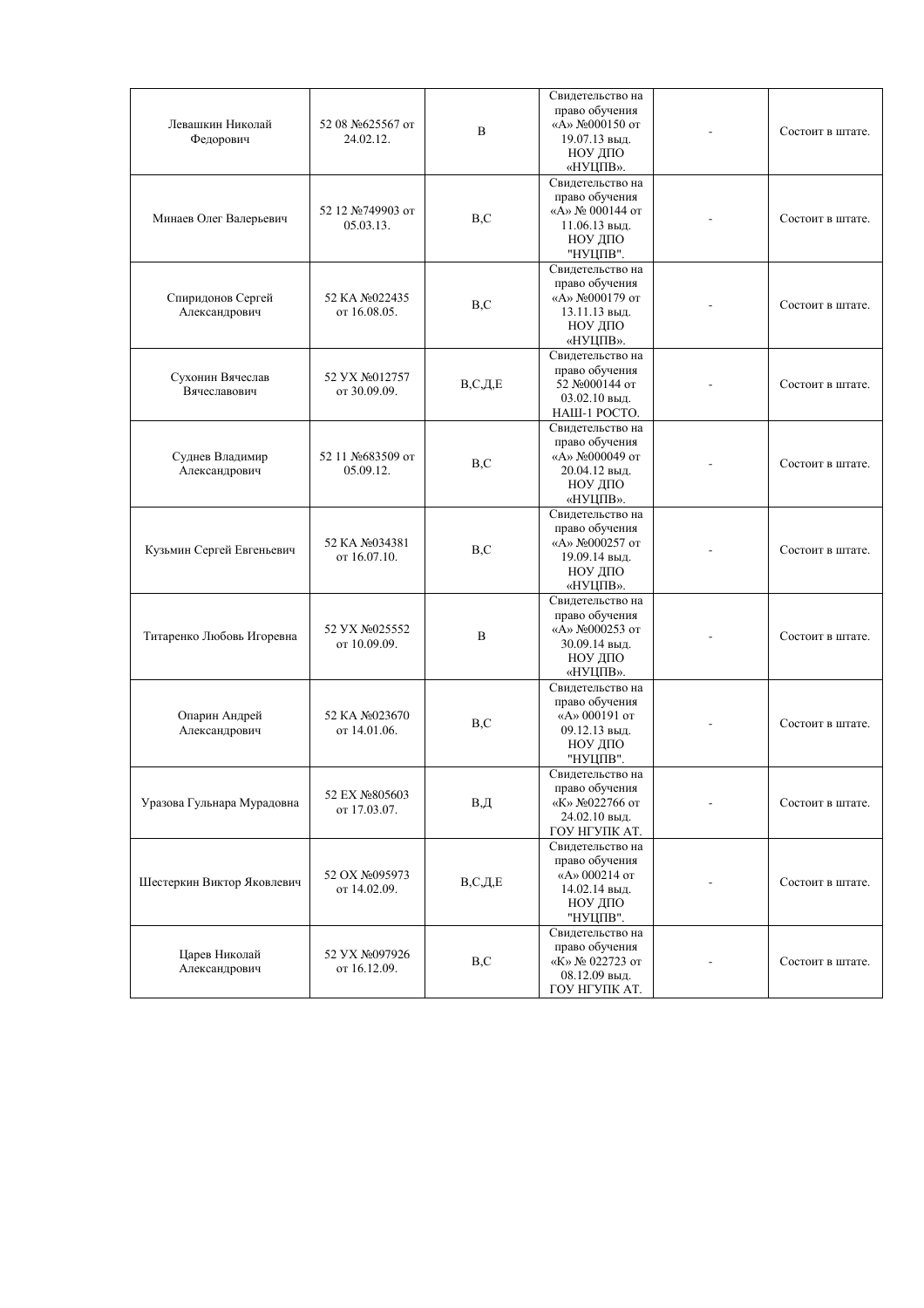#### II. Сведения о преподавателях учебных предметов

|                              |                                                                                                                       | Документ о высшем или<br>среднем профессиональном                                                                                                                                                                                                                                                  |                                                                                                  |                                                                                                |
|------------------------------|-----------------------------------------------------------------------------------------------------------------------|----------------------------------------------------------------------------------------------------------------------------------------------------------------------------------------------------------------------------------------------------------------------------------------------------|--------------------------------------------------------------------------------------------------|------------------------------------------------------------------------------------------------|
| Ф. И. О.                     | Учебный предмет                                                                                                       | образовании по направлению<br>подготовки "Образование и<br>педагогика" или в области,<br>соответствующей<br>преподаваемому предмету,<br>либо о высшем или среднем<br>профессиональном<br>образовании и дополнительное<br>профессиональное образование<br>по направлению деятельности <sup>16</sup> | Удостоверение о по-<br>вышении<br>квалификации (не реже<br>чем один раз в три<br>года) $17$      | Оформлен в<br>соответствии с<br>трудовым<br>законодательством<br>(состоит в штате или<br>иное) |
|                              | "Основы<br>законодательства в<br>сфере дорожного<br>движения",                                                        |                                                                                                                                                                                                                                                                                                    |                                                                                                  |                                                                                                |
|                              | "Основы<br>управления<br>транспортными<br>средствами",                                                                |                                                                                                                                                                                                                                                                                                    |                                                                                                  |                                                                                                |
| Рыбин Виктор Исаакович       | "Устройство и<br>техническое<br>обслуживание<br>транспортных<br>средств категории<br>"В" как объектов<br>управления", | Образование - высшее,<br>специальность - «автомобиле-                                                                                                                                                                                                                                              | Удостоверение о<br>повышении<br>квалификации рег.<br>номер ИПС-У-464-13<br>(НГТУ) выд. 23.10.13. | Состоит в штате.                                                                               |
|                              | "Основы<br>управления<br>транспортными<br>средствами<br>категории "В",                                                | и тракторостроение». Диплом<br>ЭВ №729537 от 23.06.1995<br>выдан НГТУ.                                                                                                                                                                                                                             |                                                                                                  |                                                                                                |
|                              | "Организация и<br>выполнение<br>грузовых перевозок<br>автомобильным<br>транспортом",                                  |                                                                                                                                                                                                                                                                                                    |                                                                                                  |                                                                                                |
|                              | "Организация и<br>выполнение<br>пассажирских<br>перевозок<br>автомобильным<br>транспортом".                           |                                                                                                                                                                                                                                                                                                    |                                                                                                  |                                                                                                |
|                              | "Основы<br>законодательства в<br>сфере дорожного<br>движения",                                                        |                                                                                                                                                                                                                                                                                                    |                                                                                                  |                                                                                                |
| Гуринов Анатолий<br>Иванович | "Основы<br>управления<br>транспортными<br>средствами",                                                                | Образование - высшее,<br>специальность - «командная<br>тактическая». Диплом ЖВ<br>№074858 от 15.07.1980 выдан<br>Полтавское высшее зенитное<br>ракетное командное училище                                                                                                                          | Удостоверение о<br>повышении<br>квалификации рег.<br>номер ИПС-1505                              | Состоит в штате.                                                                               |
|                              | "Основы<br>управления<br>транспортными<br>средствами<br>категории "В",                                                | им. генерала армии Ватунина<br>$B.\Phi.$                                                                                                                                                                                                                                                           | (НГТУ) выд. 26.03.10.                                                                            |                                                                                                |
|                              | "Организация и                                                                                                        |                                                                                                                                                                                                                                                                                                    |                                                                                                  |                                                                                                |

<sup>&</sup>lt;sup>16</sup> Раздел 3 Единого квалификационного справочника должностей руководителей, специалистов и служащих, раздел «Квалификационные характеристики должностей работников образования», утвержденного Приказом Минздравсоцразвития Российской Федерации от 26 августа 2010 г. № 761н.

<sup>&</sup>lt;sup>17</sup> Подпункт 2) пункта 5 статьи 47 Федерального закона от 29 декабря 2012 г. № 273-ФЗ «Об образовании в российской Федерации»; Приказ Министерства образования и науки Российской Федерации от 1 июля 2013 г. № 499 "Об утверждении Порядка организации и осуществления образовательной деятельности по дополнительным профессиональным программам".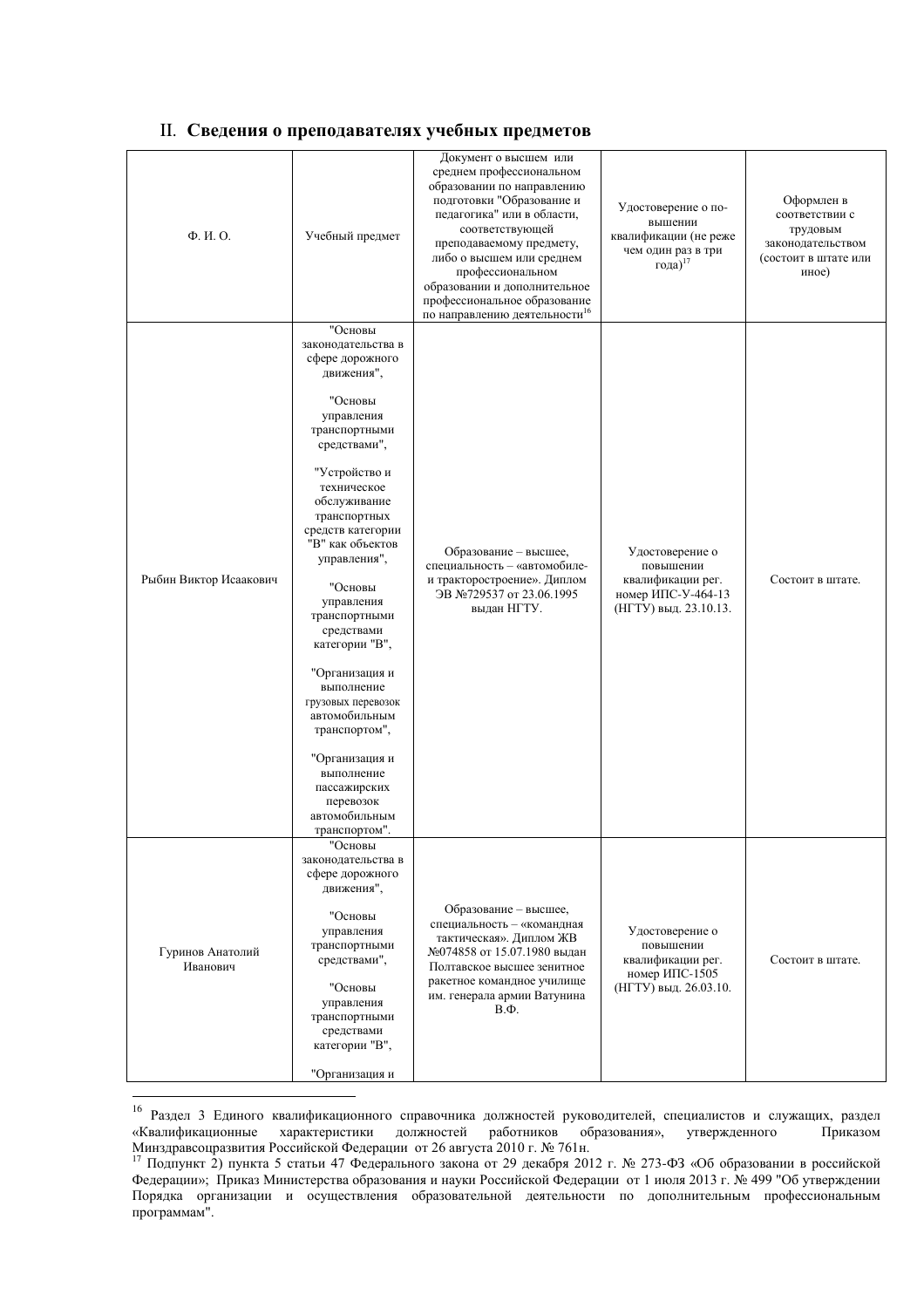|                                   | выполнение<br>грузовых перевозок<br>автомобильным<br>транспортом",                                                    |                                                                                                         |                                                                       |                  |
|-----------------------------------|-----------------------------------------------------------------------------------------------------------------------|---------------------------------------------------------------------------------------------------------|-----------------------------------------------------------------------|------------------|
|                                   | "Организация и<br>выполнение<br>пассажирских<br>перевозок<br>автомобильным<br>транспортом".                           |                                                                                                         |                                                                       |                  |
|                                   | "Основы<br>законодательства в<br>сфере дорожного<br>движения",                                                        |                                                                                                         |                                                                       |                  |
|                                   | "Основы<br>управления<br>транспортными<br>средствами",                                                                |                                                                                                         |                                                                       |                  |
|                                   | "Устройство и<br>техническое<br>обслуживание<br>транспортных<br>средств категории<br>"В" как объектов<br>управления", | Образование - высшее,<br>специальность - «инженер-                                                      | Удостоверение о<br>повышении                                          |                  |
| Михайлов Сергей<br>Владимирович   | "Основы<br>управления<br>транспортными<br>средствами<br>категории "В",                                                | механик». Диплом ДВС<br>№1823322 от 11.02.03 выдан<br>HITY.                                             | квалификации рег.<br>номер ИПС-У-460-13<br>(НГТУ) выд. 23.10.13.      | Состоит в штате. |
|                                   | "Организация и<br>выполнение<br>грузовых<br>перевозок<br>автомобильным<br>транспортом",                               |                                                                                                         |                                                                       |                  |
|                                   | "Организация и<br>выполнение<br>пассажирских<br>перевозок<br>автомобильным<br>транспортом".                           |                                                                                                         |                                                                       |                  |
|                                   | "Основы<br>законодательства в<br>сфере дорожного<br>движения",                                                        |                                                                                                         |                                                                       |                  |
|                                   | "Основы<br>управления<br>транспортными<br>средствами",                                                                |                                                                                                         |                                                                       |                  |
| Авдонкин Анатолий<br>Владимирович | "Основы<br>управления<br>транспортными<br>средствами<br>категории "В",                                                | Образование - высшее,<br>специальность - «экономист».<br>Диплом ИВС 0535058 от<br>20.06.03 выдан ВВАГС. | Удостоверение о<br>повышении<br>квалификации рег.<br>номер ИПС-У-1-12 | Состоит в штате. |
|                                   | "Организация и<br>выполнение<br>грузовых<br>перевозок<br>автомобильным<br>транспортом",                               |                                                                                                         | (НГТУ) выд. 17.02.12.                                                 |                  |
|                                   | "Организация и<br>выполнение<br>пассажирских<br>перевозок<br>автомобильным<br>транспортом".                           |                                                                                                         |                                                                       |                  |
| Бурзилов Иван                     | "Основы                                                                                                               | Образование - высшее,                                                                                   | Удостоверение о                                                       | Состоит в штате. |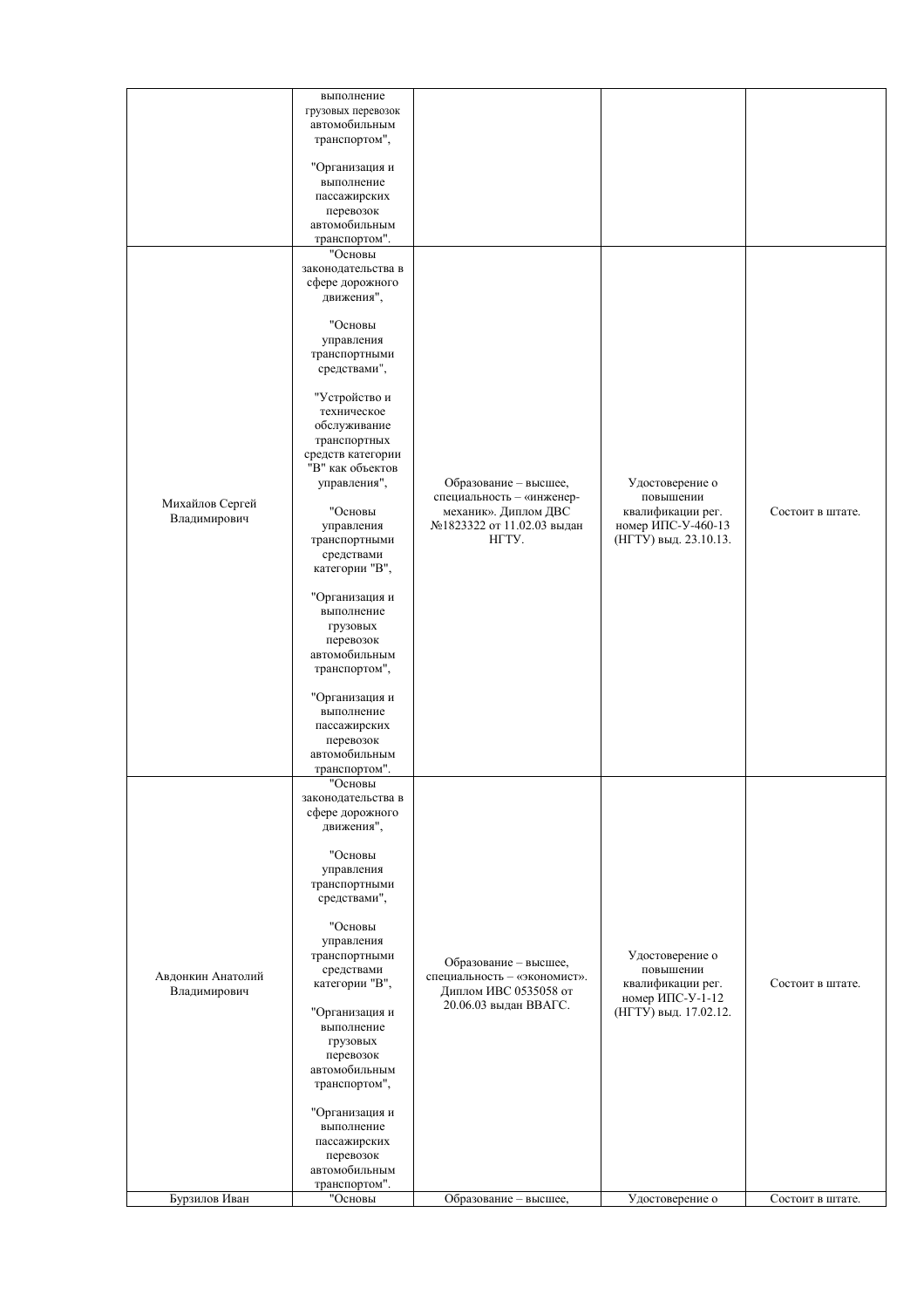| Михайлович                      | законодательства в<br>сфере дорожного<br>движения",                                                                   | специальность - «инженер-<br>механик». Диплом ДВС<br>№1823313 от 11.02.03 выдан<br>HITY.                                    | повышении<br>квалификации рег.<br>номер ИПС-У-453-13<br>(НГТУ) выд. 23.10.13.    |                  |
|---------------------------------|-----------------------------------------------------------------------------------------------------------------------|-----------------------------------------------------------------------------------------------------------------------------|----------------------------------------------------------------------------------|------------------|
|                                 | "Основы<br>управления<br>транспортными<br>средствами",                                                                |                                                                                                                             |                                                                                  |                  |
|                                 | "Устройство и<br>техническое<br>обслуживание<br>транспортных<br>средств категории<br>"В" как объектов<br>управления", |                                                                                                                             |                                                                                  |                  |
|                                 | "Основы<br>управления<br>транспортными<br>средствами<br>категории "В",                                                |                                                                                                                             |                                                                                  |                  |
|                                 | "Организация и<br>выполнение<br>грузовых<br>перевозок<br>автомобильным<br>транспортом",                               |                                                                                                                             |                                                                                  |                  |
|                                 | "Организация и<br>выполнение<br>пассажирских<br>перевозок<br>автомобильным<br>транспортом".                           |                                                                                                                             |                                                                                  |                  |
|                                 | "Основы<br>законодательства в<br>сфере дорожного<br>движения",                                                        |                                                                                                                             |                                                                                  |                  |
|                                 | "Основы<br>управления<br>транспортными<br>средствами",                                                                |                                                                                                                             |                                                                                  |                  |
| Борцов Дмитрий<br>Александрович | "Основы<br>управления<br>транспортными<br>средствами<br>категории "В",                                                | Образование - высшее,<br>специальность - «труд».<br>Диплом ФВ №327450 от<br>29.06.1993 выдан Горьковский<br>государственный | Удостоверение о<br>повышении<br>квалификации рег.<br>номер 02444<br>(Перевозский | Состоит в штате. |
|                                 | "Организация и<br>выполнение<br>грузовых<br>перевозок<br>автомобильным<br>транспортом",                               | педагогический институт<br>им.М.Горького.                                                                                   | строительный колледж)<br>выд. 01.08.14.                                          |                  |
|                                 | "Организация и<br>выполнение<br>пассажирских<br>перевозок<br>автомобильным<br>транспортом".                           |                                                                                                                             |                                                                                  |                  |
| Имаев Альберт                   | "Основы<br>законодательства в<br>сфере дорожного<br>движения",<br>"Основы                                             | Образование - высшее,<br>специальность -<br>«общетехнические дисциплины                                                     | Удостоверение о<br>повышении<br>квалификации рег.                                |                  |
| Адунисович                      | управления<br>транспортными<br>средствами",<br>"Основы<br>управления<br>транспортными                                 | и труд». Диплом ФВ №431631<br>от 06.07.1989 выдан<br>Ташкентский государственный<br>педагогический институт.                | номер 02013<br>(Перевозский<br>строительный колледж)<br>выд. 04.03.14.           | Состоит в штате. |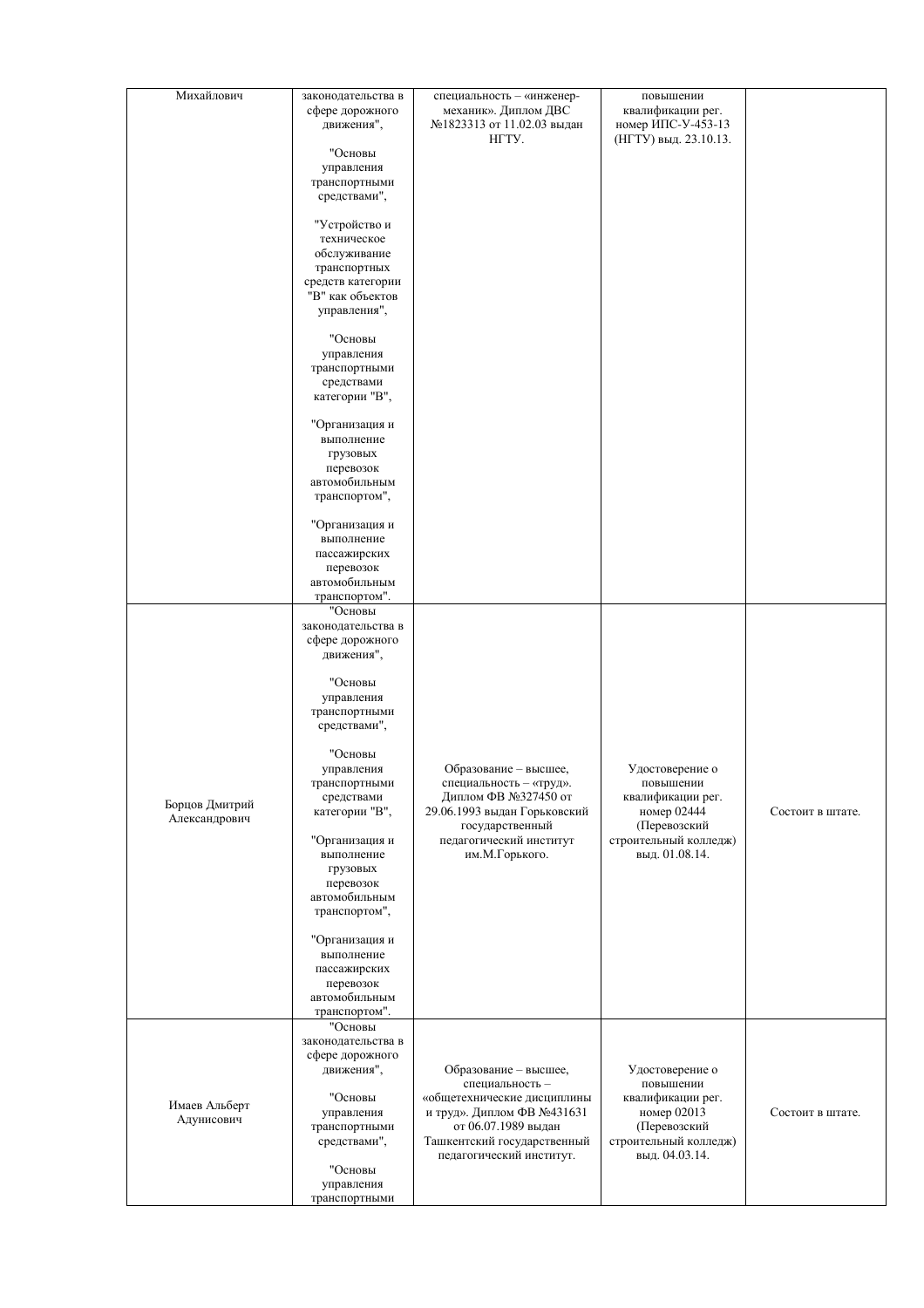|                                | средствами<br>категории "В",<br>"Организация и<br>выполнение<br>грузовых<br>перевозок<br>автомобильным<br>транспортом",<br>"Организация и<br>выполнение<br>пассажирских<br>перевозок<br>автомобильным<br>транспортом". |                                                                                                                                                                                                                                                                                      |                  |
|--------------------------------|------------------------------------------------------------------------------------------------------------------------------------------------------------------------------------------------------------------------|--------------------------------------------------------------------------------------------------------------------------------------------------------------------------------------------------------------------------------------------------------------------------------------|------------------|
| Беззубова Ольга<br>Алексеевна  | "Психофизиоло-<br>гические основы<br>деятельности<br>водителя".                                                                                                                                                        | Образование - высшее,<br>специальность - «психология».<br>Диплом ВСБ №0838504 от<br>08.07.2004 выдан НИМБ.                                                                                                                                                                           | Состоит в штате. |
| Игнатьев Сергей<br>Ирринарович | "Первая помощь<br>при дорожно-<br>транспортном<br>происшествии".                                                                                                                                                       | Образование - высшее,<br>специальность «лечебное дело»<br>и «скорая медицинская<br>помощь». Дипломы АВС<br>№0451153 от 23.06.1998 и<br>№4398 от 28.10.2011. Выданы<br>Нижегородской<br>государственной медицинской<br>академией и ГБОУ ВПО Ниж<br>ГМА Минздравсоцразвития<br>России. | Состоит в штате. |
| Авлонкина Ольга Ивановна       | "Психофизиоло-<br>гические основы<br>деятельности<br>водителя".<br>"Первая помощь<br>при дорожно-<br>транспортном<br>происшествии".                                                                                    | Образование - высшее,<br>специальность - «психология».<br>Диплом ВСБ №0838511 от<br>08.07.2004 выдан НИМБ.<br>Образование - среднее<br>специальное, специальность -<br>«сестринское дело». Диплом<br>СБ №1592425 от 01.07.2000<br>выдан Нижегородское<br>медицинское училище №3.     | Состоит в штате. |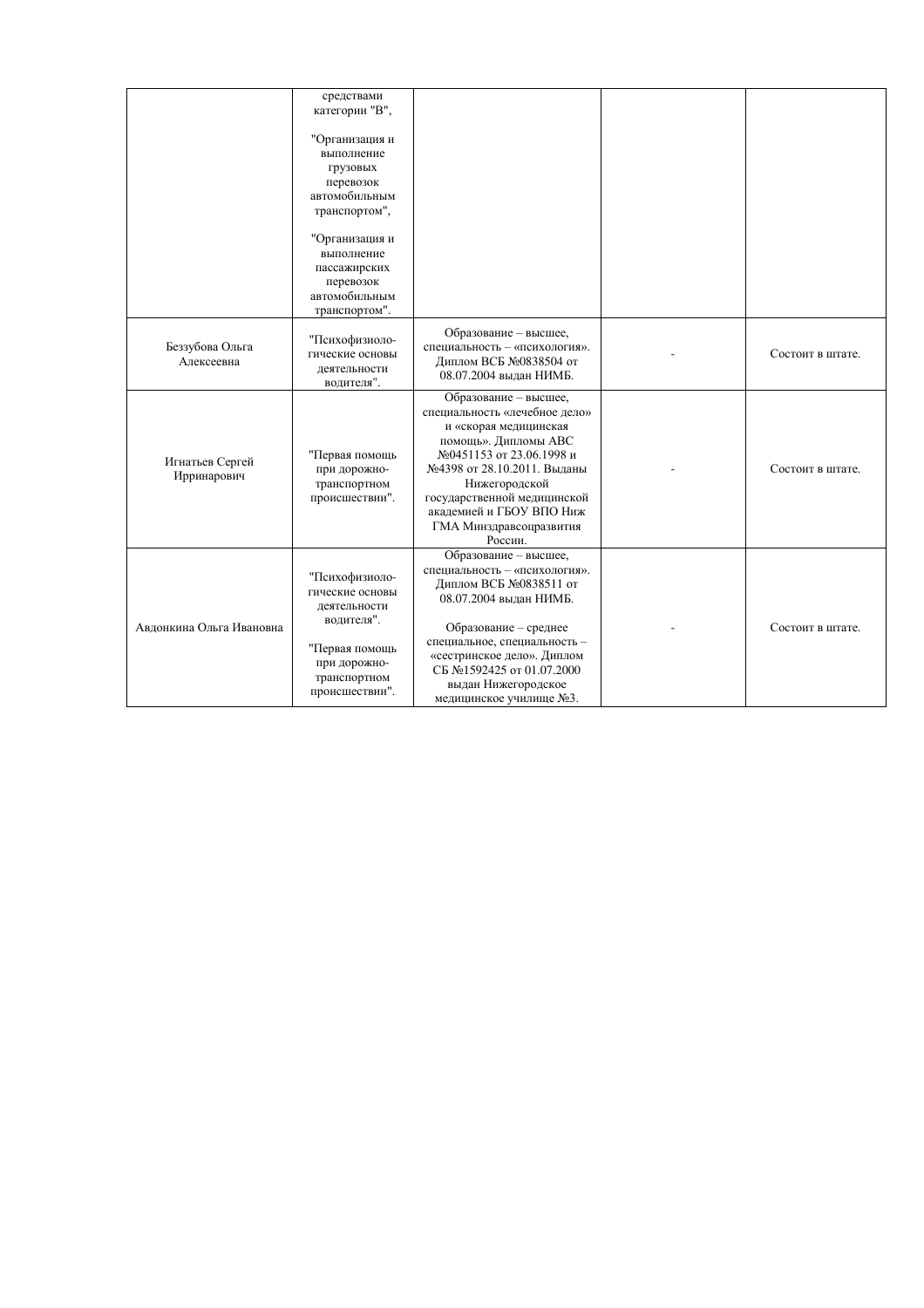## **III.Свеления о закрытой плошалке или автолроме**<sup>18</sup>

Сведения о наличии в собственности или на ином законном основании закрытых площадок или автолромов Логовор субаренды №4/14 от 01.10.2014 (по 30.09.2015)

**(реквизиты правоустанавливающих документов, срок действия)** 

Размеры закрытой площадки или автодрома<sup>19</sup>3460,4 кв.м.

е соответствии с правоустанавливающими документами и итогами фактического обследования)

Наличие ровного и однородного асфальто- или цементобетонное покрытия, обеспечивающее круглогодичное функционирование на участках закрытой площадки или автодрома (в том числе автоматизированного) для первоначального обучения вождению транспортных средств, используемые для выполнения учебных (контрольных) заданий имеет асфальтное покрытие

Наличие установленного по периметру ограждения, препятствующее движению по их территории транспортных средств и пешеходов, за исключением учебных транспортных средств, используемых в процессе обучения в наличии

Наличие наклонного участка (эстакады) с продольным уклоном в пределах 8-16%<sup>20</sup> 13%

Размеры и обустройство техническими средствами организации дорожного движения обеспечивают выполнение каждого из учебных (контрольных) заданий, предусмотренных программой обучения обеспечивают

Коэффициент сцепления колес транспортного средства с покрытием не ниже  $0.4^{21}$  0.7

Наличие оборудования, позволяющего разметить границы для выполнения соответствующих заданий<sup>22</sup> в наличии

Поперечный уклон, обеспечивающий водоотвод обеспечивает водоотвод с поверхности площадки

Продольный уклон (за исключением наклонного участка) не более 100% продольный уклон автолрома не более 100%

Наличие освещенности<sup>23</sup> освещенность составляет не менее 20 лк. Отношение максимальной освещенности к средней не более 3:1. Показатель ослепленности установок наружного освещения не превышает 150.

Наличие перекрестка (регулируемого или нерегулируемого) в наличии нерегулируемый Наличие пешеходного перехода в наличии

Наличие дорожных знаков (для автодромов) в наличии

Наличие средств организации дорожного движения (для автодромов)<sup>24</sup> \_<u>в наличии</u>

 $18$  При наличии двух и более закрытых площадок или автодромов данные сведения заполняются на каждую представленную плошалку или автолром.

 $^{19}$  Размеры закрытой площадки или автодрома должны составлять не менее 0,24 га.

<sup>&</sup>lt;sup>20</sup> Использование колейной эстакады не допускается.

<sup>&</sup>lt;sup>21</sup> ГОСТ Р 50597-93 «Автомобильные дороги и улицы. Требования к эксплуатационному состоянию, допустимому по условиям обеспечения безопасности дорожного движения».

 $^{22}$  Конуса разметочные (ограничительные), стойки разметочные, вехи стержневые. Если размеры закрытой площадки или автодрома не позволяют одновременно разместить на их территории все учебные (контрольные) задания, предусмотренные Примерной программой водителей транспортных средств, то необходимо иметь съемное оборудование: конуса разметочные (ограничительные), стойки разметочные, вехи стержневые, столбики оградительные съемные, лента оградительная, разметка временная.

<sup>&</sup>lt;sup>23</sup> Освещенность должна быть не менее 20 лк. Отношение максимальной освещенности к средней должно быть не более 3:1. Показатель ослепленности установок наружного освещения не должен превышать 150.

<sup>&</sup>lt;sup>24</sup> Автодромы должны быть оборудованы средствами организации дорожного движения в соответствии с требованиями ГОСТ Р 52290-2004 «Технические средства организации дорожного движения. Знаки дорожные. Общие технические требования», ГОСТ Р 51256-2011 «Технические средства организации дорожного движения. Разметка дорожная. Классификация. Технические требования», ГОСТ Р 52282-2004 «Технические средства организации дорожного движения. Светофоры дорожные. Типы и основные параметры. Общие технические требования. Методы испытаний», ГОСТ Р 52289-2004 «Технические средства организации дорожного движения. Правила применения дорожных знаков, разметки, светофоров, дорожных ограждений и направляющих устройств». Допускается использование дорожных знаков I или II типоразмера по ГОСТ Р 52290-2004, светофоров типа Т.1 по ГОСТ Р 52282-2004 и уменьшение норм установки дорожных знаков, светофоров.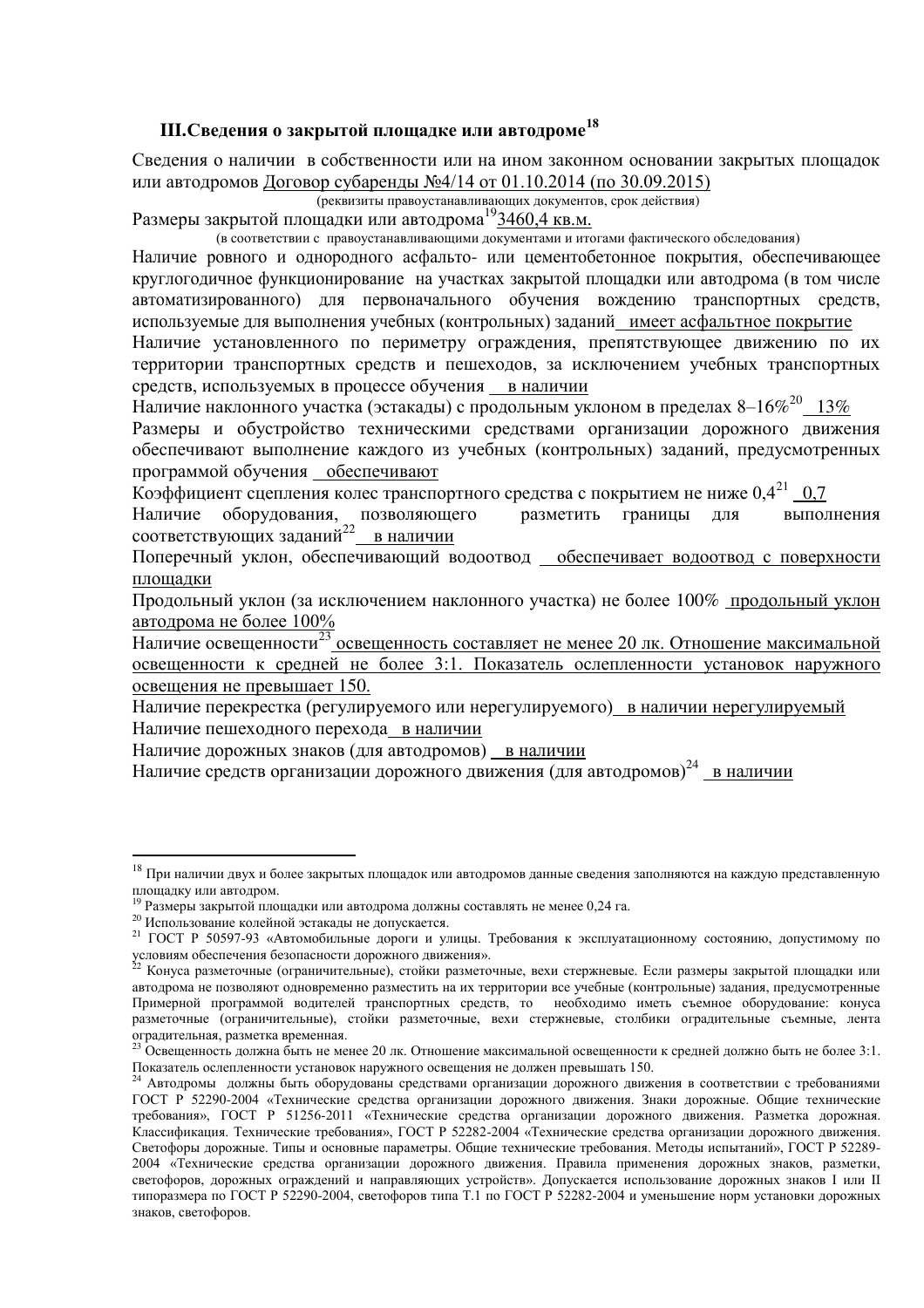Наличие технических средств, позволяющих осуществлять контроль, оценку и хранение результатов выполнения учебных (контрольных) заданий в автоматизированном режиме (для автоматизированных автодромов)

Наличие утвержденных технических условий (для автоматизированных автодромов) Представленные сведения соответствуют требованиям, предъявляемым к автодрому

\_\_\_\_\_\_\_\_\_\_\_\_\_\_\_\_\_\_\_\_\_\_\_\_\_\_\_\_\_\_\_\_\_\_\_\_\_\_\_\_\_\_\_\_\_\_\_\_\_\_\_\_\_\_\_\_\_\_\_\_\_\_\_\_\_\_\_\_\_\_\_\_\_\_\_\_\_\_\_\_ (закрытой площадке, автодрому, автоматизированному автодрому)

Сведения о наличии в собственности или на ином законном основании закрытых площадок или автодромов Договор аренды автодрома №22 от 16.09.2014 (по 16.08.2015)

та и советана и советана и постанавливающих документов, срок действия)

Размеры закрытой площадки или автодрома<sup>25</sup>7500 кв.м.

(в соответствии с правоустанавливающими документами и итогами фактического обследования)

Наличие ровного и однородного асфальто- или цементобетонное покрытия, обеспечивающее круглогодичное функционирование на участках закрытой площадки или автодрома (в том числе автоматизированного) для первоначального обучения вождению транспортных средств, используемые для выполнения учебных (контрольных) заданий имеет асфальтное покрытие

Наличие установленного по периметру ограждения, препятствующее движению по их территории транспортных средств и пешеходов, за исключением учебных транспортных средств, используемых в процессе обучения в наличии

Наличие наклонного участка (эстакады) с продольным уклоном в пределах 8–16%<sup>26</sup> 13%

Размеры и обустройство техническими средствами организации дорожного движения обеспечивают выполнение каждого из учебных (контрольных) заданий, предусмотренных программой обучения обеспечивают

Коэффициент сцепления колес транспортного средства с покрытием не ниже  $0,4^{27}$  не менее 0,4

Наличие оборудования, позволяющего и разметить границы для и выполнения соответствующих заданий<sup>28</sup> в наличии

Поперечный уклон, обеспечивающий водоотвод 0,6% обеспечивает нормальный водоотвод Продольный уклон (за исключением наклонного участка) не более 100% площадка для автодрома достаточно ровная с продольным уклоном 1,6%

Hаличие освещенности<sup>29</sup> уровни искусственной освещенности во всех точках отвечают требованиям СниП 23-05-95. «Естественное и искусственное освещение» п.7.15.

Наличие перекрестка (регулируемого или нерегулируемого) в наличии нерегулируемый Наличие пешеходного перехода в наличии

Наличие дорожных знаков (для автодромов) в наличии

Наличие средств организации дорожного движения (для автодромов)<sup>30</sup> в наличии

<u>.</u>

<sup>&</sup>lt;sup>25</sup> Размеры закрытой площадки или автодрома должны составлять не менее 0,24 га.

<sup>&</sup>lt;sup>26</sup> Использование колейной эстакады не допускается.

<sup>&</sup>lt;sup>27</sup> ГОСТ Р 50597-93 «Автомобильные дороги и улицы. Требования к эксплуатационному состоянию, допустимому по условиям обеспечения безопасности дорожного движения».

<sup>&</sup>lt;sup>28</sup> Конуса разметочные (ограничительные), стойки разметочные, вехи стержневые. Если размеры закрытой площадки или автодрома не позволяют одновременно разместить на их территории все учебные (контрольные) задания, предусмотренные Примерной программой водителей транспортных средств, то необходимо иметь съемное оборудование: конуса разметочные (ограничительные), стойки разметочные, вехи стержневые, столбики оградительные съемные, лента оградительная, разметка временная.

<sup>&</sup>lt;sup>29</sup> Освещенность должна быть не менее 20 лк. Отношение максимальной освещенности к средней должно быть не более 3:1. Показатель ослепленности установок наружного освещения не должен превышать 150.

<sup>30</sup> Автодромы должны быть оборудованы средствами организации дорожного движения в соответствии с требованиями ГОСТ Р 52290-2004 «Технические средства организации дорожного движения. Знаки дорожные. Общие технические требования», ГОСТ Р 51256-2011 «Технические средства организации дорожного движения. Разметка дорожная. Классификация. Технические требования», ГОСТ Р 52282-2004 «Технические средства организации дорожного движения. Светофоры дорожные. Типы и основные параметры. Общие технические требования. Методы испытаний», ГОСТ Р 52289-2004 «Технические средства организации дорожного движения. Правила применения дорожных знаков, разметки, светофоров, дорожных ограждений и направляющих устройств». Допускается использование дорожных знаков I или II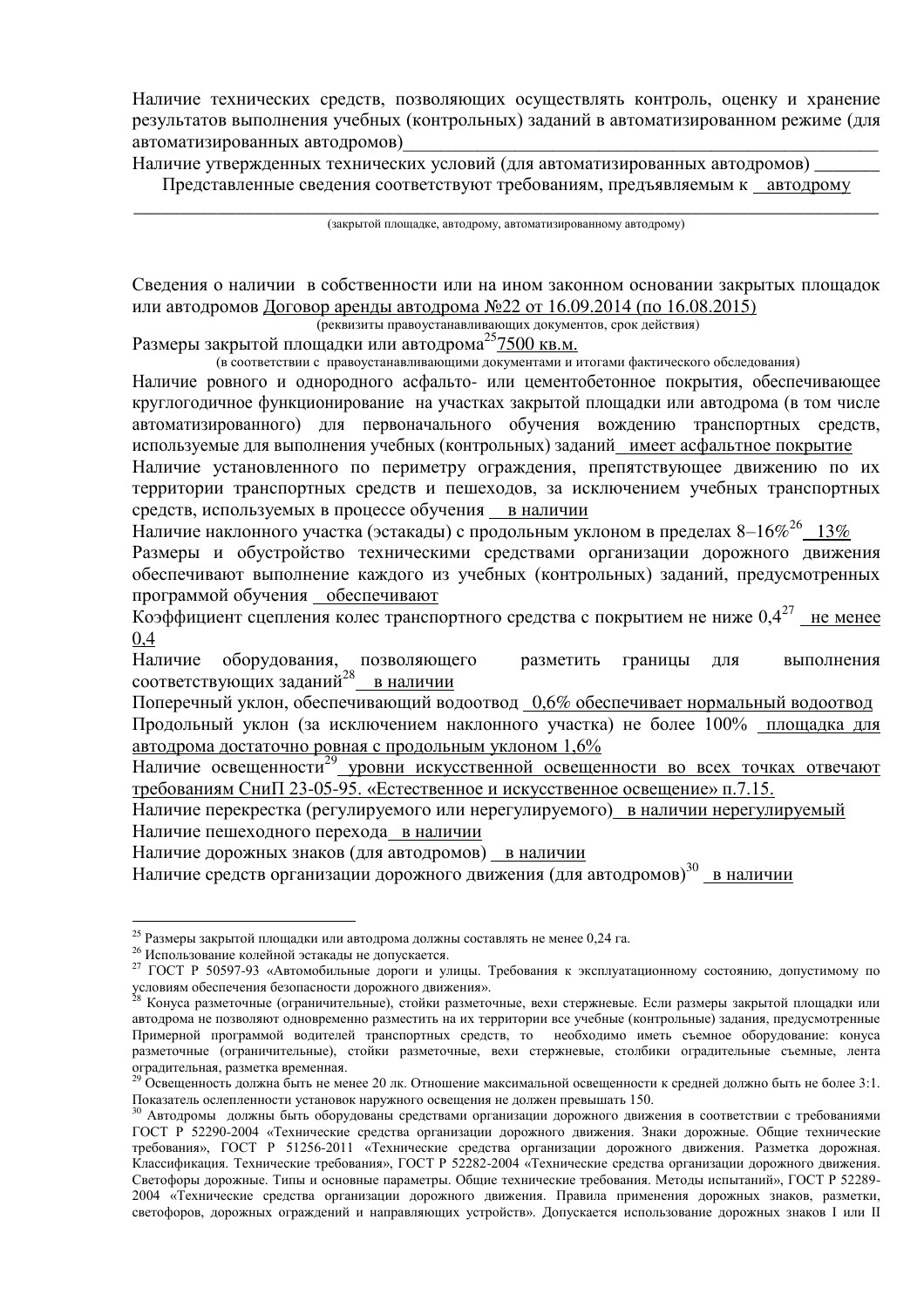Наличие технических средств, позволяющих осуществлять контроль, оценку и хранение результатов выполнения учебных (контрольных) заданий в автоматизированном режиме (для автоматизированных автодромов)

Наличие утвержденных технических условий (для автоматизированных автодромов) Представленные сведения соответствуют требованиям, предъявляемым к автодрому

\_\_\_\_\_\_\_\_\_\_\_\_\_\_\_\_\_\_\_\_\_\_\_\_\_\_\_\_\_\_\_\_\_\_\_\_\_\_\_\_\_\_\_\_\_\_\_\_\_\_\_\_\_\_\_\_\_\_\_\_\_\_\_\_\_\_\_\_\_\_\_\_\_\_\_\_\_\_\_\_ (закрытой площадке, автодрому, автоматизированному автодрому)

типоразмера по ГОСТ Р 52290-2004, светофоров типа Т.1 по ГОСТ Р 52282-2004 и уменьшение норм установки дорожных знаков, светофоров.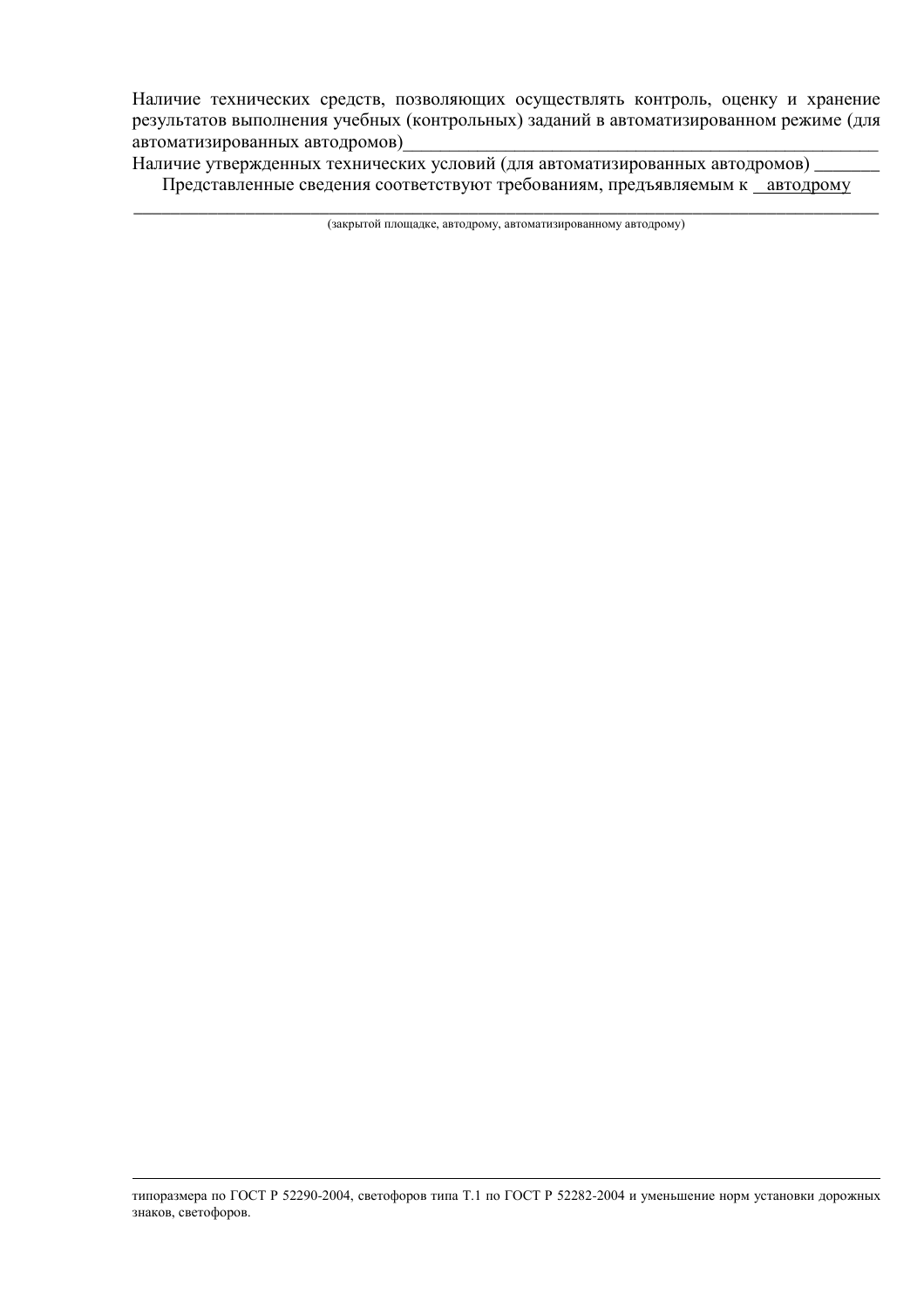## IV. Сведения об оборудованных учебных кабинетах:

Сведения о наличии в собственности или на ином законном основании оборудованных учебных кабинетов 1. Договор аренды от 24.01.2011 (бессрочно)

- <u>2. Договор аренды от 01.02.2010 (бессрочно)</u>
- 3. Договор аренды от 26.09.2008 (бессрочно)
- 4. Договор субаренды от 01.10.2011 (бессрочно)
- 5. Договор аренды от 27.08.2012 (бессрочно)

## <u>6. Договор аренды от 01.08.2012 (бессрочно)</u>

(реквизиты правоустанавливающих документов, срок действия) Количество оборудованных учебных кабинетов 6 кабинетов.

| $N_2 \pi/\pi$ | По какому адресу осуществления<br>образовательной деятельности<br>находится оборудованный учебный<br>кабинет | Площадь (кв.<br>M) | Количество<br>посадочных мест |
|---------------|--------------------------------------------------------------------------------------------------------------|--------------------|-------------------------------|
|               | Н. Новгород, ул. Страж Революции, 6/3,                                                                       | 50,3               | 24                            |
|               | П9                                                                                                           |                    |                               |
|               | Н. Новгород, ул. Березовская, 103, П2                                                                        | 65,8               | 30                            |
|               | Н. Новгород, ул. Героя Рябцева, 16, П1                                                                       | 73,7               | 30                            |
|               | Н. Новгород, ул. Богородского, 7/2, П5                                                                       | 52,2               | 25                            |
|               | Н. Новгород, ул. М. Рокоссовского, 17, П1                                                                    | 47,3               | 21                            |
|               | Н. Новгород, пр-т Ленина, 67, ВП2                                                                            | 35,7               | 17                            |

Данное количество оборудованных учебных кабинетов соответствует 95 количеству общего числа групп<sup>31</sup>. Наполняемость учебной группы не должна превышать 30 человек<sup>32</sup>. Наличие учебного оборудования (оборудование, технические средства обучения, учебнонаглядные пособия, информационные материалы) в соответствии с приложением(ями) к настоящему Акту\_в наличии

 $31$  Расчетная формула для определения общего числа учебных групп в год: n=(0,75\*Фпом\*П)/Prp

где n - общее число групп в год; 0,75 - постоянный коэффициент (загрузка учебного кабинета принимается равной 75 %); Фпом - фонд времени использования помещения в часах; П - количество оборудованных учебных кабинетов; Р<sub>гр</sub> - расчетное учебное время полного курса теоретического обучения на одну группу, в часах.<br><sup>32</sup> В

В соответствии с Примерными программами профессиональной подготовки водителей транспортных средств соответствующих категорий, подкатегорий, утвержденных приказом Минобрнауки России от 26 декабря 2013 г. № 1408, наполняемость учебной группы не должна превышать 30 человек.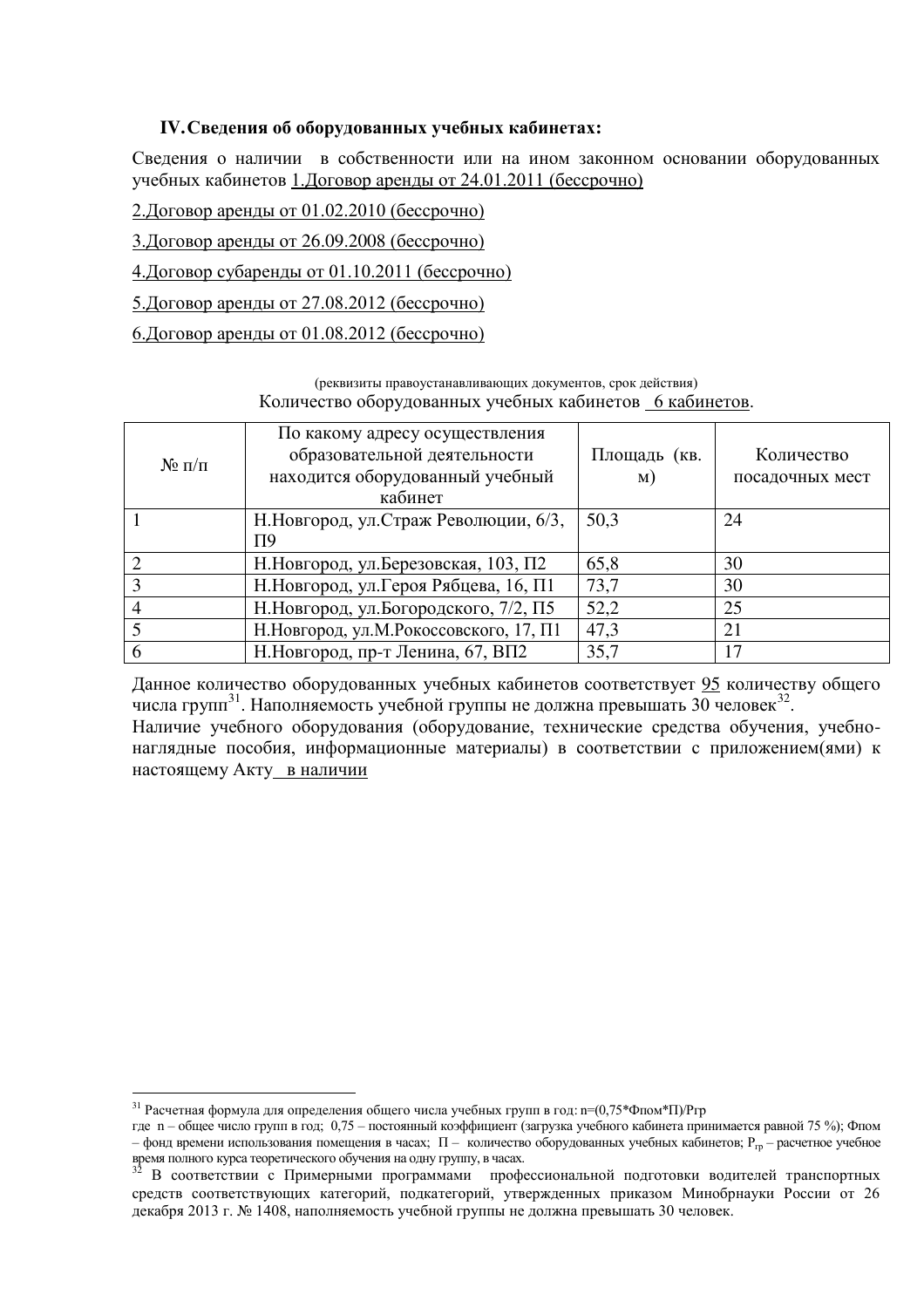### **V. ɂɧɮɨɪɦɚɰɢɨɧɧɨ-ɦɟɬɨɞɢɱɟɫɤɢɟɢɢɧɵɟɦɚɬɟɪɢɚɥɵ:**

Учебный план в наличии

Календарный учебный график в наличии

Методические материалы и разработки:

соответствующая примерная программа профессиональной подготовки (переподготовки) водителей транспортных средств, утвержденная в установленном порядке в наличии

образовательная программа подготовки (переподготовки) водителей, согласованная с Госавтоинспекцией и утвержденная руководителем организации, осуществляющей образовательную деятельность<sup>33</sup> в наличии

методические рекомендации по организации образовательного процесса, утвержденные руководителем организации, осуществляющей образовательную деятельность в наличии

материалы для проведения промежуточной и итоговой аттестации обучающихся, утвержденные руководителем организации, осуществляющей образовательную деятельность в наличии

расписание занятий в наличии

-

Схемы учебных маршрутов, утвержденных организацией, осуществляющей образовательную деятельность (за исключением программ подготовки водителей транспортных средств категорий «М», «А», подкатегорий « $A1$ », «В $1$ ») в наличии

<sup>&</sup>lt;sup>33</sup> В соответствии с подпунктом 9 статьи 2 Федерального закона «Об образовании в Российской Федерации» образовательная программа должна содержать основные характеристики образования (объем, содержание, планируемые результаты), организационно-педагогические условия, учебный план, календарный учебный график, рабочие программы учебных предметов.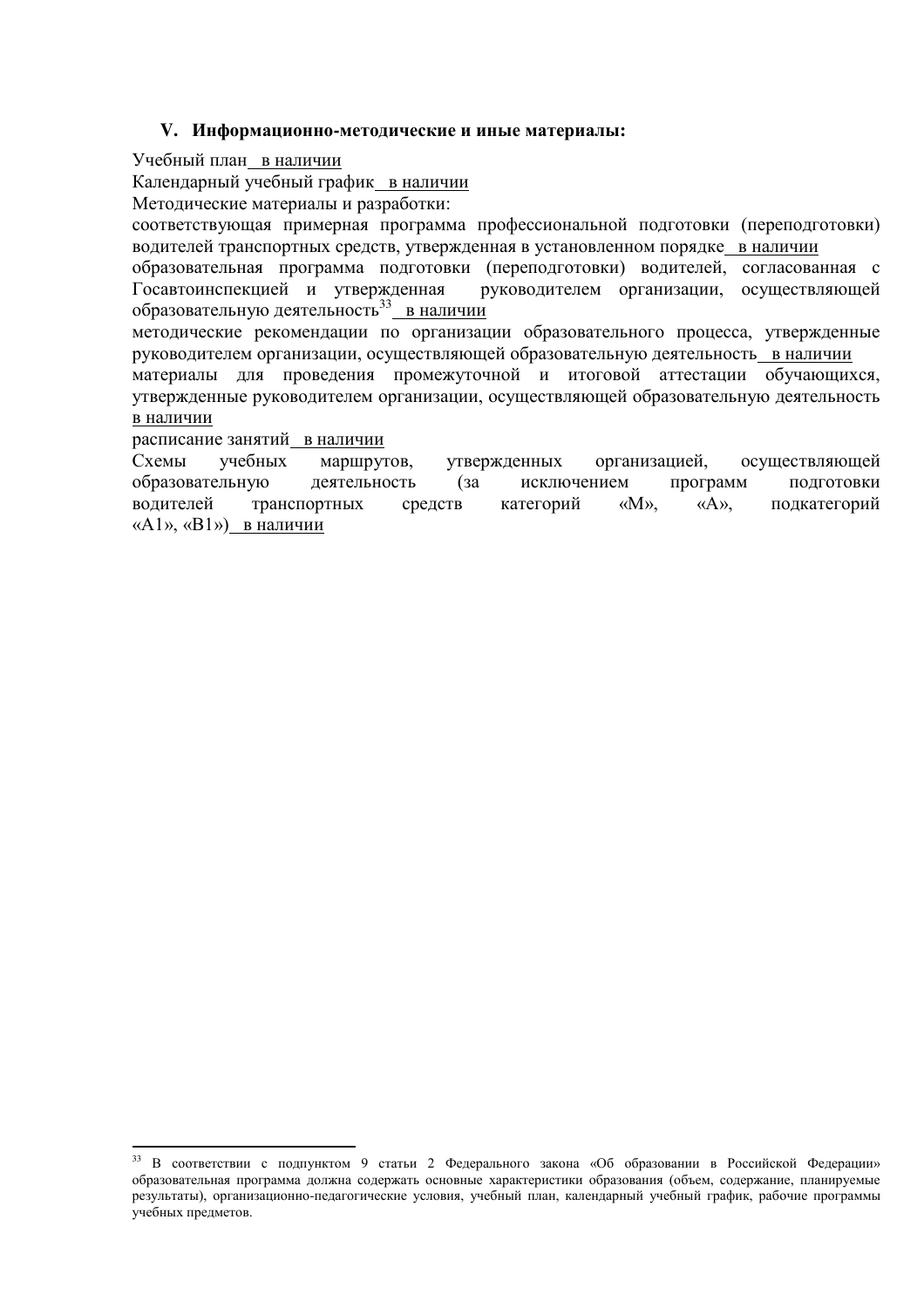#### VI. Сведения об оборудовании и технических средствах обучения:

Аппаратно-программный комплекс тестирования и развития психофизиологических качеств волителя (при наличии)

Марка, модель в том не и производитель

<u>.</u>

\_\_\_\_\_\_\_\_\_\_\_\_\_\_\_\_\_\_\_\_\_\_\_\_\_\_\_\_\_\_\_\_\_\_\_\_\_\_\_

Наличие утвержденных технических условий<sup>34</sup>  $T$ пенажер (при наличии) 3 шт

| 1.1                                                                                |
|------------------------------------------------------------------------------------|
| Марка, модель ATK-02 Производитель НПП «Электронно-механические системы», г. Муром |
| Марка, модель ATK-02 Производитель НПП «Электронно-механические системы», г.Муром  |
| Марка, модель ST-AUTO Производитель U-Drive, г. Ижевск                             |

Наличие утвержденных технических условий<sup>35</sup>\_обеспечивают Компьютер с соответствующим программным обеспечением в наличии

## VII. Соответствие требованиям Федерального закона «Об образовании в Российской Федерации»

Наличие отчета по результатам самообследования материально-технической базы образовательной организации<sup>36</sup>\_\_<u>в наличии</u>

Размешение на официальном сайте образовательной организации в сети «Интернет» отчета о результатах самообследования размещено

Соответствие сведений, указанных на официальном сайте образовательной организации в сети «Интернет» о состоянии учебно-материальной базы фактически установленным<sup>37</sup> COOTBETCTBVET

<sup>&</sup>lt;sup>34</sup> Аппаратно-программный комплекс тестирования и развития психофизиологических качеств водителя (далее – АПК) должен обеспечивать оценку и возможность повышать уровень психофизиологических качеств, необходимых для безопасного управления транспортным средством (профессионально важных качеств), а также формировать навыки саморегуляции его психоэмоционального состояния в процессе управления транспортным средством. Оценка уровня развития профессионально важных качеств производится при помощи компьютерных психодиагностических методик, реализованных на базе АПК с целью повышения достоверности и снижения субъективности в процессе тестирования.

АПК должны обеспечивать тестирование следующих профессионально важных качеств водителя: психофизиологических (оценка готовности к психофизиологическому тестированию, восприятие пространственных отношений и времени, глазомер, устойчивость, переключаемость и распределение внимания, память, психомоторику, эмоциональную устойчивость, динамику работоспособности, скорость формирования психомоторных навыков, оценка моторной согласованности действий рук); свойств и качеств личности водителя, которые позволят ему безопасно управлять транспортным средством (нервно-психическая устойчивость, свойства темперамента, склонность к риску, конфликтность, монотоноустойчивость). АПК для формирования у водителей навыков саморегуляции психоэмоционального состояния должны предоставлять возможности для обучения саморегуляции при наиболее часто встречающихся состояниях: эмоциональной напряженности, монотонии, утомлении, стрессе и тренировке свойств внимания (концентрации, распределения). Аппаратно-программный комплекс должен обеспечивать защиту персональных данных.

Тренажеры, используемые в учебном процессе, должны обеспечивать: первоначальное обучение навыкам вождения; отработку правильной посалки волителя в транспортном средстве и пристегивания ремнем безопасности: ознакомление с органами управления, контрольно-измерительными приборами; отработку приемов управления транспортным средством.

Размещается на официальном сайте образовательной организации в информационно-телекоммуникационной сети «Интернет» в соответствии с приказом Министерства образования и науки Российской Федерации от 14 июня 2013 г. № 462 "Об утверждении Порядка проведения самообследования образовательной организацией".

 $37 B$  соответствии со статьей 29 Федерального закона от 29 декабря 2012 г. № 273-ФЗ «Об образовании в Россий Федерацией», Правилами размещения на официальном сайте образовательной организации в информационнотелекоммуникационной сети "Интернет" и обновления информации об образовательной организации, утвержденными постановлением Правительства Российской Федерации от 10 июля 2013 г. № 582 «Об утверждении правил размещения на официальном сайте образовательной организации в информационно-телекоммуникационной сети "Интернет" и обновления информации об образовательной организации».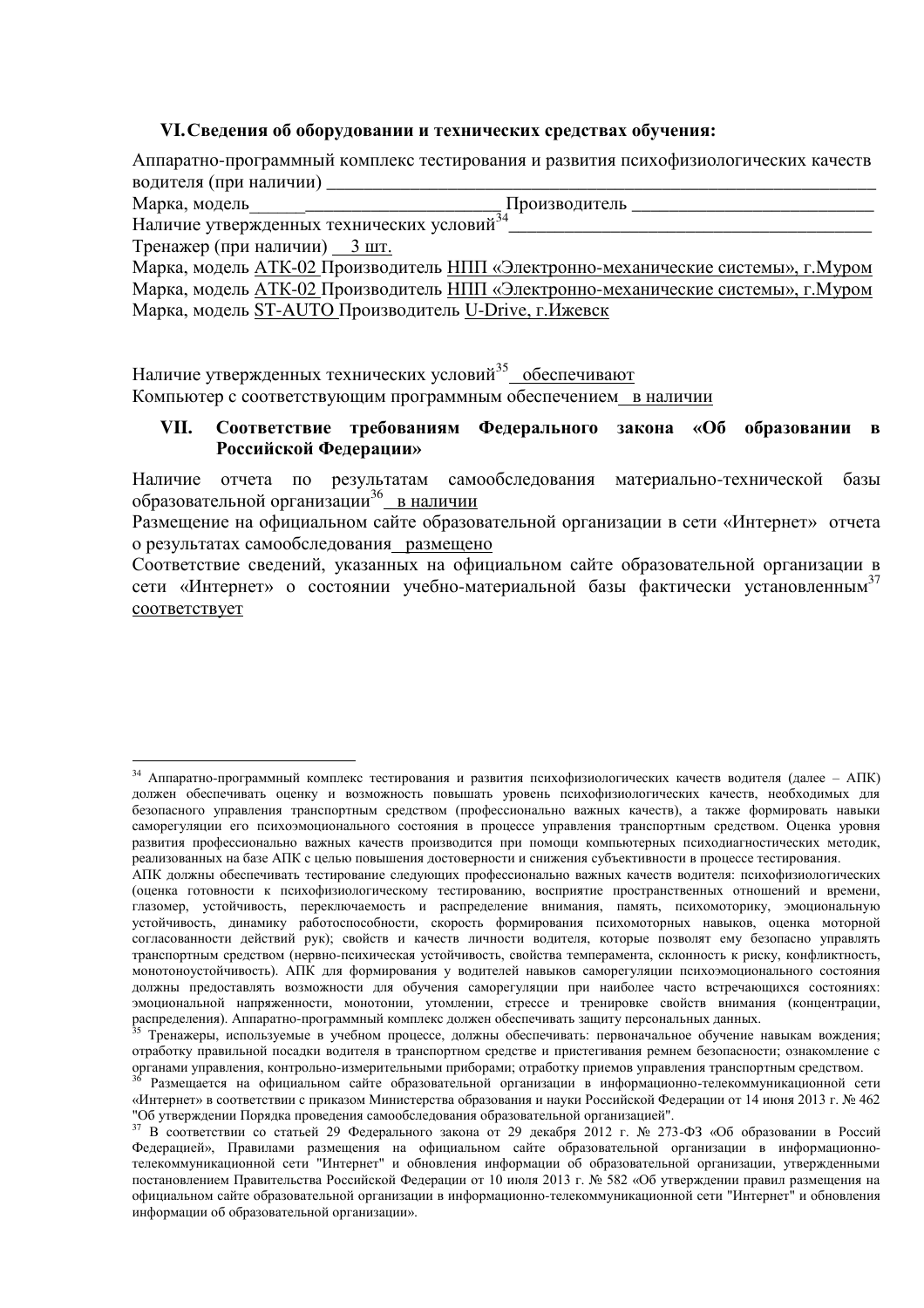## VIII. Соответствие требованиям Федерального закона «О безопасности дорожного движения»<sup>38</sup>

Проведение мероприятий, направленных на обеспечение соответствия технического состояния транспортных средств требованиям безопасности дорожного движения и запрещения допуска транспортных средств к эксплуатации при наличии у них неисправностей, угрожающих безопасности дорожного движения<sup>39</sup> Договор  $\frac{6}{H}$  от 17.01.2014 с ИП Бородачев А.В. (Код ОКВЭД 50.20. Техническое обслуживание и ремонт автотранспортных средств)

Медицинское обеспечение безопасности дорожного движения<sup>40</sup>:

- обязательные предрейсовые медицинские осмотры Договор б/н на оказание медицинских үслүг от 13.09.2014 с Авдонкиной О.И.

## **IX**. Организация учебного процесса

Программа подготовки водителей транспортных средств категории «В» содержит 199/197 часов (механическая трансмиссия/ автоматическая трансмиссия)

Организация учебного процесса соответствует графику учебного процесса и учебным планам

Автошкола располагает необходимой материально-технической базой.

Форма обучения очная, заочно-очная (вечерняя).

<u>.</u>

Теоретические занятия проходят в специально оборудованных классах.

Промежуточные и итоговые аттестации проводятся в виде зачетов

Квалификационный экзамен (теоретическая часть) проходит в учебном классе.

Практические занятия проводятся на учебных автомобилях на автодроме, соответствующем требованиям программы подготовки водителей транспортных средств категории «В» по городским маршрутам, имеющим все необходимые для обучения элементы.

Проводит квалификационный экзамен аттестационная комиссия, состав которой утверждается приказом директора.

На информационном стенде размещены материалы в соответствии с требованиями рабочей программы подготовки водителей транспортных средств категории «В».

<sup>&</sup>lt;sup>38</sup> В соответствии с пунктом с частью 1 статьи 16, частью 1 статьи 20 Федерального закона от 10 декабря 1995 г. № 196-ФЗ "О безопасности дорожного движения".

<sup>39</sup> Обеспечение технического состояния транспортных средств в соответствии с требованиями Основных положений. Прохождение транспортными средствами в установленном порядке технического осмотра. Проведение предрейсового контроля технического состояния транспортных средств. Организация технического обслуживания и ремонта используемых транспортных средств в соответствии с установленными требованиями, предписаниями изготовителя (статья 18 Федерального закона от 10 декабря 1995 г. № 196-ФЗ "О безопасности дорожного движения"). Закрепление обязанностей и возложение ответственности за обеспечение требований безопасности дорожного движения за конкретными должностными лицами и работниками организации (проверяется наличие и содержание соответствующих приказов, распоряжений и т. д.).

<sup>40</sup> В соответствии с требованиями статьи 23 Федерального закона от 10 декабря 1995 г. № 196-ФЗ "О безопасности дорожного движения", Федерального закона от 21 ноября 2011 г. № 323-ФЗ "Об основах охраны здоровья граждан в Российской Федерации"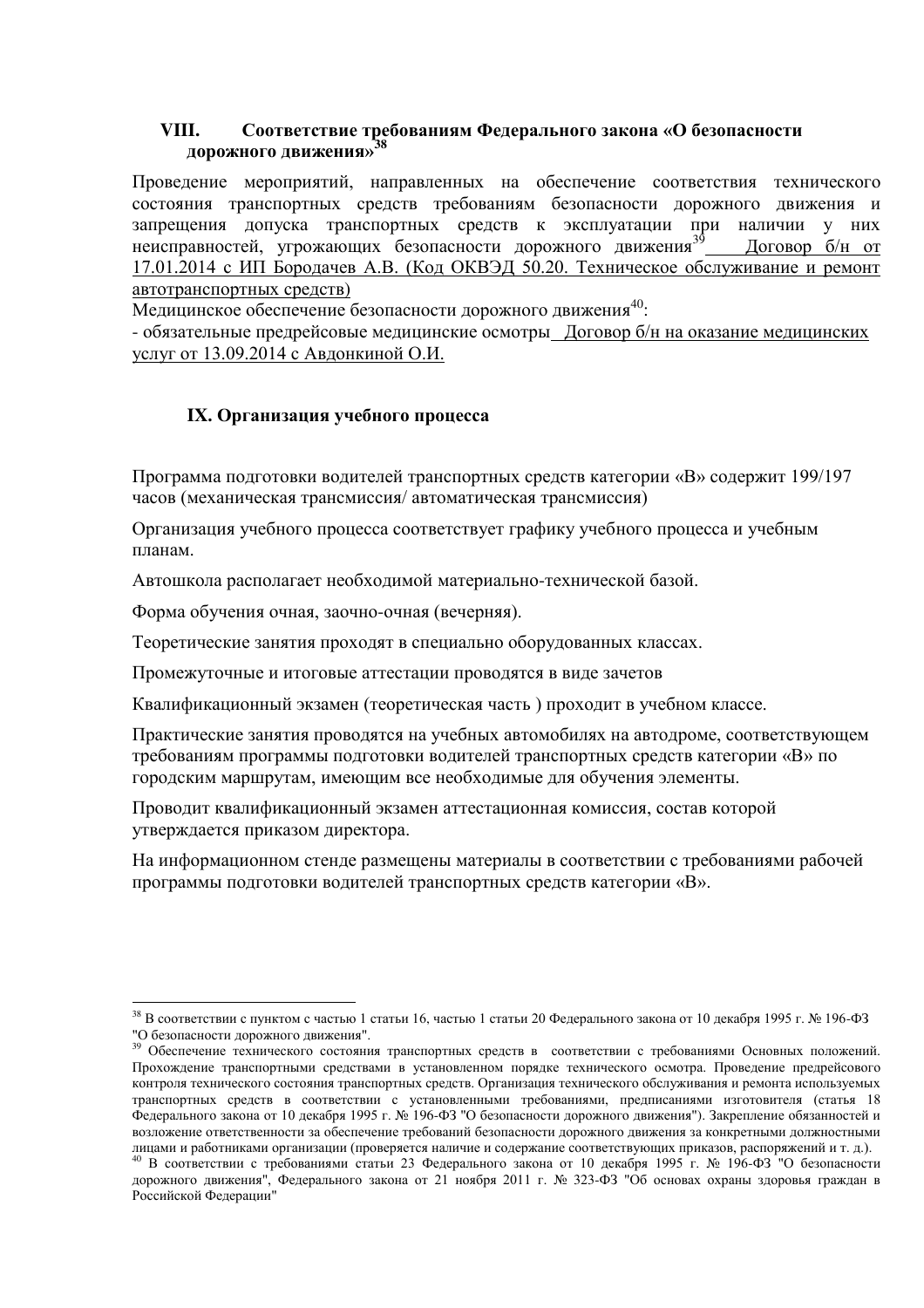## **X Hаличие локальных актов:**

Правила приема обучающихся, Правила перевода, отчисления и восстановления обучающихся

Положение об организации учебного процесса, Методические рекомендации о проведении промежуточной и итоговой аттестации

Положение об аттестации работников